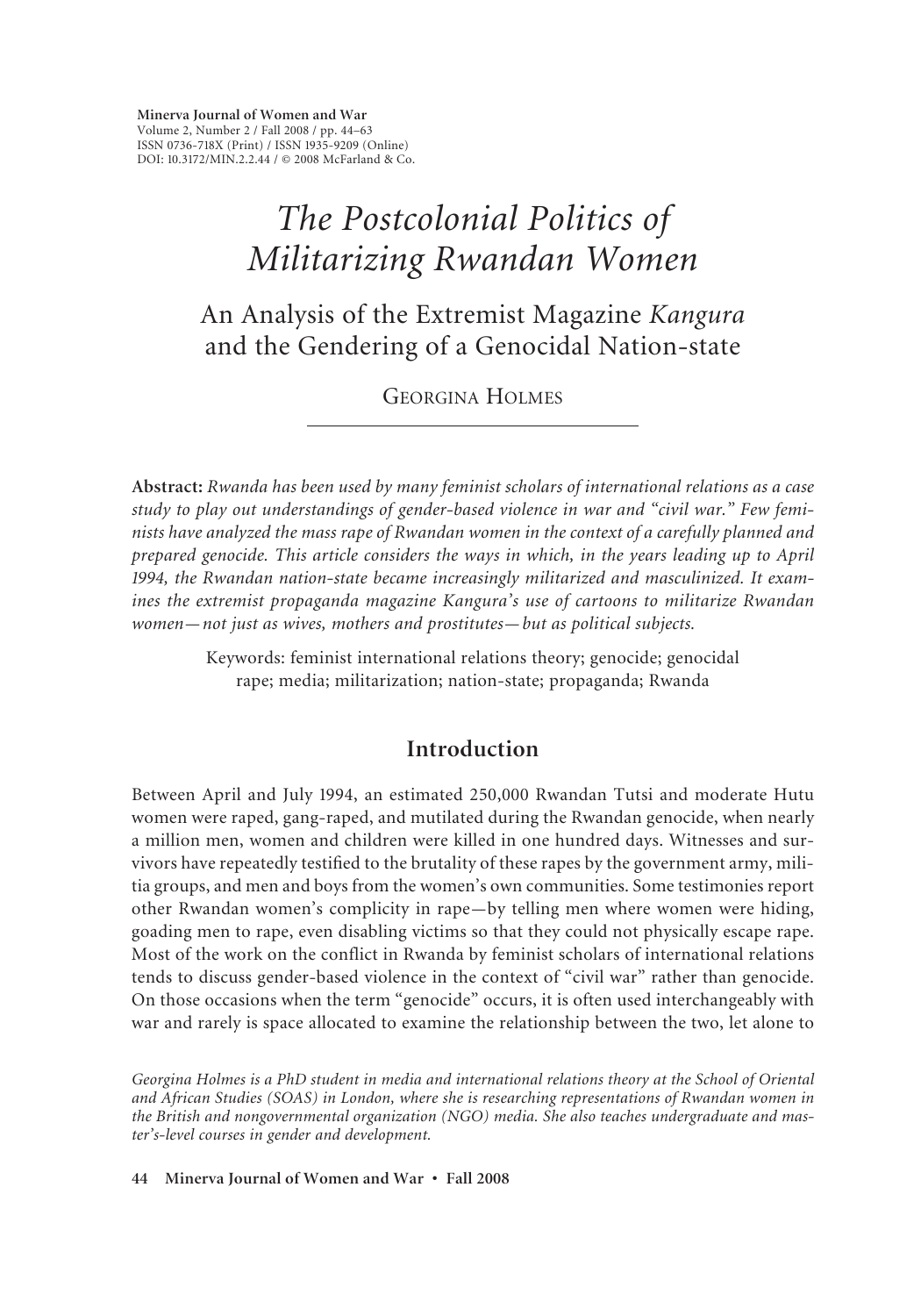consider the politics of interpretation that surrounds them. Elsewhere, in sociology and international law, feminist scholars have examined the ways in which Rwandan extremist propaganda was gendered to gear a Hutu population to target Tutsi women with genderbased violence (Baines 2003; Taylor 1999; Chrètien 1995; Kabanda 2007). Much of this research, which hones in on women victims of male violence at the cost of sidelining women perpetrators of genocide, does not adequately examine the complex, gendered power relations that developed in Rwanda and the wider Great Lakes region in the four years leading up to the genocide. This research, like much feminist international relations theory, often presents confused readings of Tutsi women as victims of a blurred civil war or genocide while rendering other Rwandan women invisible.

Feminists have also considered how women's lives are integral to sustaining militarized societies and upholding military ideals both in times of peace and war (Enloe 2000; 2004), yet few have examined how women are militarized in specific ways in genocide. This is largely because many feminist readings take a global view of women's militarization that has, for the most part, glossed over the particulars of local politics in Rwanda. By ignoring the information war between the key actors in the Rwandan civil war and genocide both in the Great Lakes region and internationally (via the United Nations, its member states, and international NGOs), gender-sensitive analyses of the Hutu extremist propaganda may actually serve to uphold the extremist interpretation of "war" and "genocide": it was precisely the threat of civil war that the extremists used to mobilize a nation to commit genocide. This neglect of detail produces prescriptive accounts that time and again in feminist international relations theorizing negate genocide in the overarching story of "women and war."

In this article I focus on the operation of militaries and militarized cultures in genocide. I argue that simplified accounts of the Rwandan genocide camouflage the unique ways in which gendered depictions of conflict were central to the Hutu extremist propaganda. The paper focuses specifically on images featured in the propaganda magazine *Kangura*, a mouthpiece for the extremist party Coalition pour la Défense de la République (CDR), a Hutu extremist political party whose members included some of the most puissant architects of the genocide. The paper is divided into four parts. In the first part I briefly consider the definitions of ethnic war, genocide, gendercide, and genocidal rape before discussing the scholarly issues of interpreting the history of conflict in Rwanda. In the second I adopt Cynthia Enloe's theory of militarization to look at the development of Rwanda's genocidal nation-state. In the third I expose some of the inaccuracies of feminist international relations work on Rwanda and consider how these inaccuracies produce partial readings of gendered conflict in Rwanda. I conclude with an examination of *Kangura*'s militarization of Rwandan women. Here I expand on traditional readings of extremist propaganda to look at the ways in which *Kangura* also militarized Hutu Rwandan women. This article is based on archival research conducted at the educational Centre Iwacu Kabunsunzu in Kigali, Rwanda. A total of thirty-seven out of the fifty-four editions published between November 1991 and March 1994 were analyzed using discourse analysis. Given time constraints while in Kigali, it was difficult to gain access to a complete collection of *Kangura*, since many issues were destroyed immediately after the genocide by survivors and repatriated Rwandans. However, the editions I had access to, which spanned from numbers four to fifty-four, give some insight into the militarization of Rwandan women.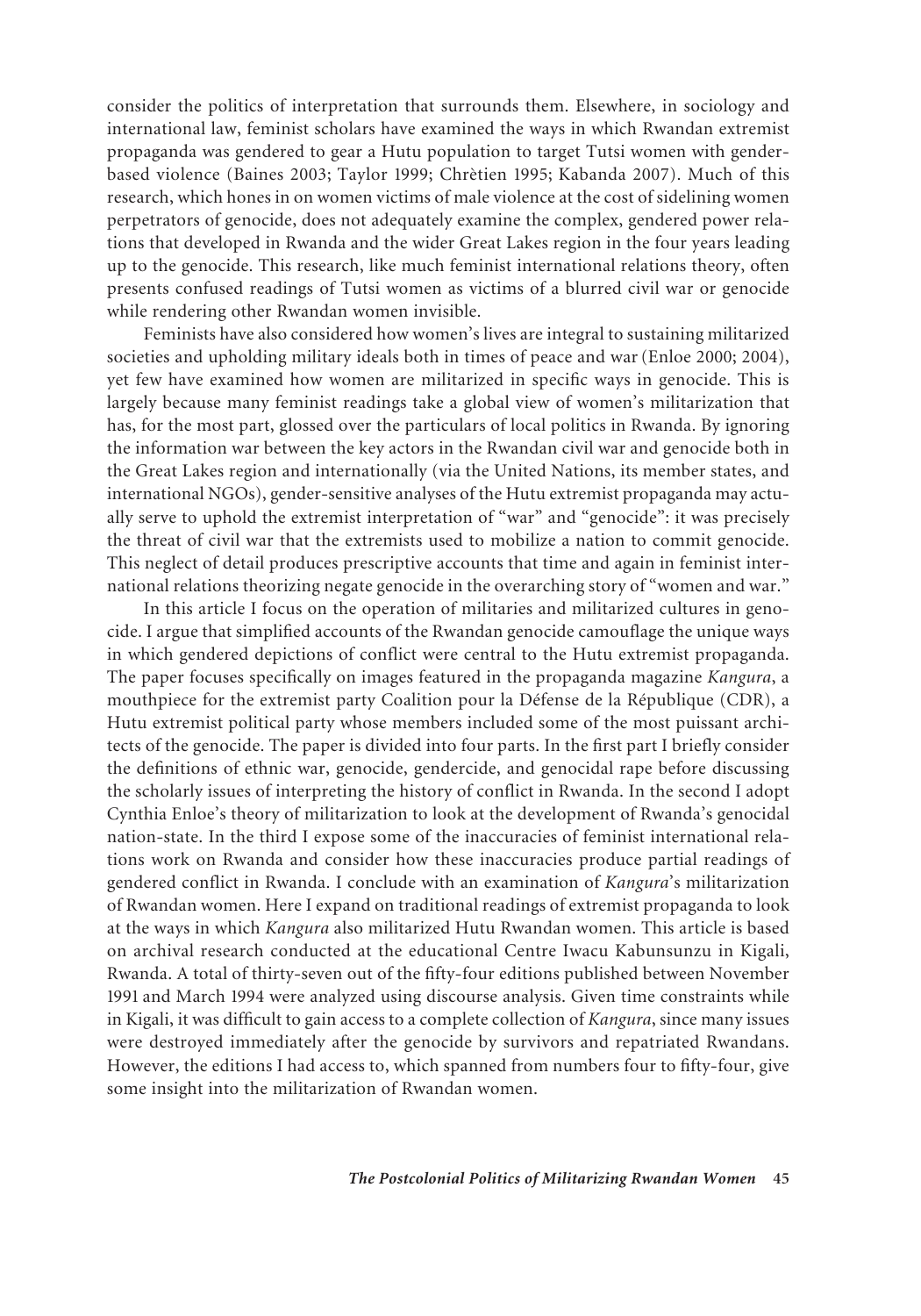## **Part One: Ethnic War, Genocide, and Gendercide in Rwanda**

Genocide scholars focus on the *intent* of perpetrators to differentiate between ethnic war and genocide. Ethnic war may include civil war and wars of liberation, and may also incorporate ethnic cleansing—defined as "rendering an area ethnically homogenous by issuing force or intimidation to remove persons of given groups from the area" (Bassiouni Report, 1992 paragraph 55, cited in Allen 1996, 43). The legal definition of genocide, as coined by Raphael Lemkin in 1944, was the "intent to destroy in whole or in part, a national, ethnical, racial or religious group."<sup>1</sup> The term "genocide" has in genocide studies been distinguished from "war," although debates about the relationship between the two continue.<sup>2</sup> Adam Jones, who criticizes the UN's gender-blind definition of genocide, argues that a gendered lens can help us better understand cultural and societal differences *between* genocides (2004, vii). For Jones, genocide is "the actualization of the intent, however successfully carried out, to murder in whole or in substantial part, any national, ethnic, racial, religious, political, social, gender or economic group, as these groups are defined by the perpetrator, by whatever means" (20).

Discussion about rape within feminist theory is diverse. United States–based feminist Beverly Allen, who conducted ethnographic research with Bosnian-Herzegovinian rape and genocide survivors in the mid–1990s, coined the term "genocidal rape" to distinguish between rape in war and rape in genocide. For Allen, genocidal rape is "a military policy of rape for the purpose of genocide" (1996, 1). While "all rape is related in that it derives from a system of dominance and subjugation," genocidal rape is set apart from other forms of rape by Allen, who writes of the "horrible difference genocidal rape makes" in the "particular suffering it causes" (39). Methods include gang raping and repeat raping with the intent to kill, the insertion of blunt instruments into women with the intent to kill, and forced impregnation as a means to destroy an ethnic group—an act of genocide that Allen herself believes "makes sense only if you are ignorant about genetics" (87).

The definition employed by the International Criminal Tribunal for Rwanda (ICTR) states that rape is "a physical invasion of a sexual nature, committed on one person under circumstances which are coercive" (United Nations 1998, 7 paragraphs 2–5). During the Akayesu case, the Trial Chamber concluded that rape and sexual violence in Rwanda in 1994 *did* constitute genocide because there was evidence of intent to destroy in whole or in part an ethnic group (United Nations 1998, 7 paragraphs 2–5). However, it was the ICTR's recognition that rape need not include "penetration or physical contact" that moved international legal understandings of rape forward, since the act of perpetrating rape is not specifically male-gendered: women can also be militarized perpetrators of sexual violence, even if they do not physically commit rape. For Allen, however, genocidal rape more adeptly fits definitions of biological warfare than current UN convention definitions. This is a particularly pertinent point in the case of Rwanda, where rape survivors recount that men raped to inflict women with AIDS—the intent to kill by means of a slow death, and signifying the longer-term destruction of the community, including the death of boys and men (Human Rights Watch 1996). While Allen refers to Bosnia-Herzegovina, it is important to note that the Serbian genocidal rape policy was remarkably similar to the Hutu extremist policy during the Rwandan genocide, despite occurring simultaneously and on different continents. One significant parallel is the raping of women by men of their own communities. As Allen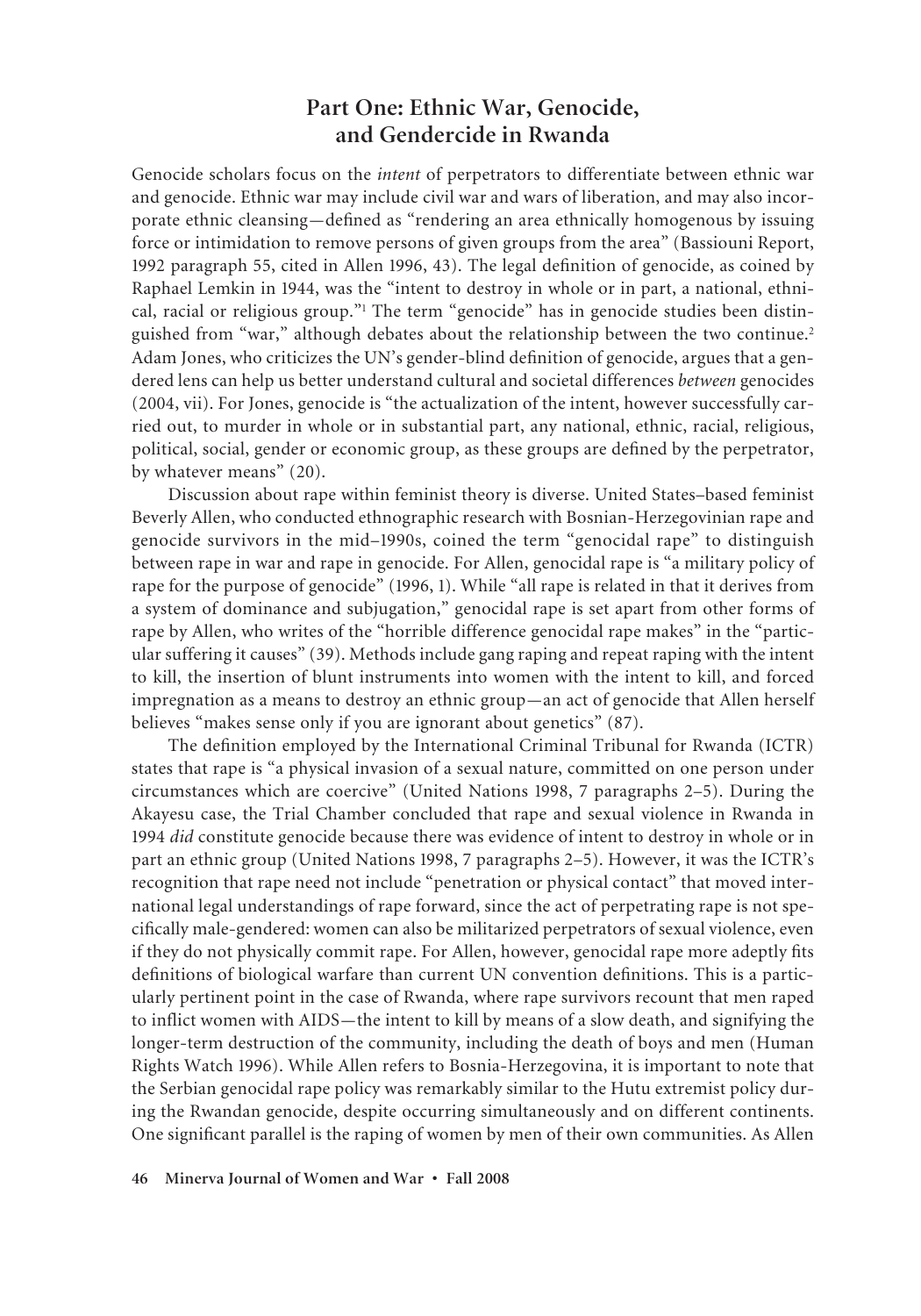states, in Serb-controlled areas where men had fled or had been killed "women were then often raped in their own homes or taken from their homes to another location and raped, often by neighbours or people known to them" (1996, 74).

### *Conflicting Rwandan Histories*

A small and densely populated country, Rwanda's landlocked inhabitants share a common language and comprise three visible ethnicities—the Hutu (the majority), Tutsi and Twa. *Invisible* ethnicities include those who, over time, immigrated to Rwanda from areas that are now Burundi and the Democratic Republic of Congo.<sup>3</sup> In precolonial times certain regions of contemporary Rwanda were ruled by the *mwami* (king) whose centuries-old feudal order operated through a series of administrative networks that radiated out from a core (Melvern 2000, 9). Other regions remained under the authority of wealthy lineages that could be either Tutsi or Hutu, operating through clan and patron-client systems (Newbury 1988; Newbury, 1998). It is said that there was little ethnic divisionism between Tutsi and Hutu groups—although anthropologist Christopher Taylor notes that there was in fact more racism toward the Twa than any other ethnicity, in spite of their exclusion from normative histories on Rwandan ethnicity (Taylor 1999, 69–70). The advent of German colonial rule in the 1920s, and later Belgian colonial rule in the 1930s, profoundly altered these lineage and patron-client systems. Tutsi chiefs and the royal court's supremacy over once-powerful lineages and clans were reinforced and justified by Belgian colonial rule that aimed to develop a class-based capitalist society.

As has been well-documented, the European Hamitic hypothesis and "great chain of being" hierarchy, developed from John Hanning Speke's theories of race evolution, categorized Rwandan "ethnicity" into two groups: the pastoralist Tutsi (who were recorded as being taller and leaner, with high brows and thinner noses and lips, of superior intellect) and the Hutu, shorter and stockier agriculturalists with flatter noses (see Eltringham 2004; Prunier 1997; Newbury 1998; Taylor 1999; Mamdani 2001). The history of Tutsi invasion and conquest was perpetuated during colonial times by Tutsi chiefs to justify their elite position within Rwandan society (Taylor 1999, 88). Yet the stereotypes were strongly based on the visibility of Rwandan men's and women's bodies as they were reconfigured and rerepresented within the Belgian colonial sphere.

The revolution of 1959 grew out of dissatisfaction with Tutsi monarchist and elite rule but was compounded by increased poverty and loss of control over the means of production on the part of the Hutu. Many Tutsis who also suffered under the regime backed the revolution. In 1957 the Bahutu Manifesto emerged, which introduced "race" into the sociopolitical context for the first time and was used to fuel ethnic divisionism (Prunier 1997, 45). The 1959 revolution killed an estimated twenty thousand Tutsi and forced thousands into exile (African Rights 1996, 8). Independence in 1963 followed a political uprising of the oppressed Hutu majority that saw thousands of Tutsi massacred. In 1974 President Juvenal Habyarimana, who had taken power in a coup from his predecessor Grégoire Kayibanda in 1973, formed his own political party, Mouvement Révolutionnaire National pour le development (MRND). Habyarimana's regime rested on the ideology that democracy equated to ethnic majority (that is, Hutu) rule but in 1978 article 7 of the Rwandan Constitution claimed that "single-party rule was the basic value of the regime" (African Rights 1996, 8). After the regime's refusal to permit them to return, refugees in exile organized themselves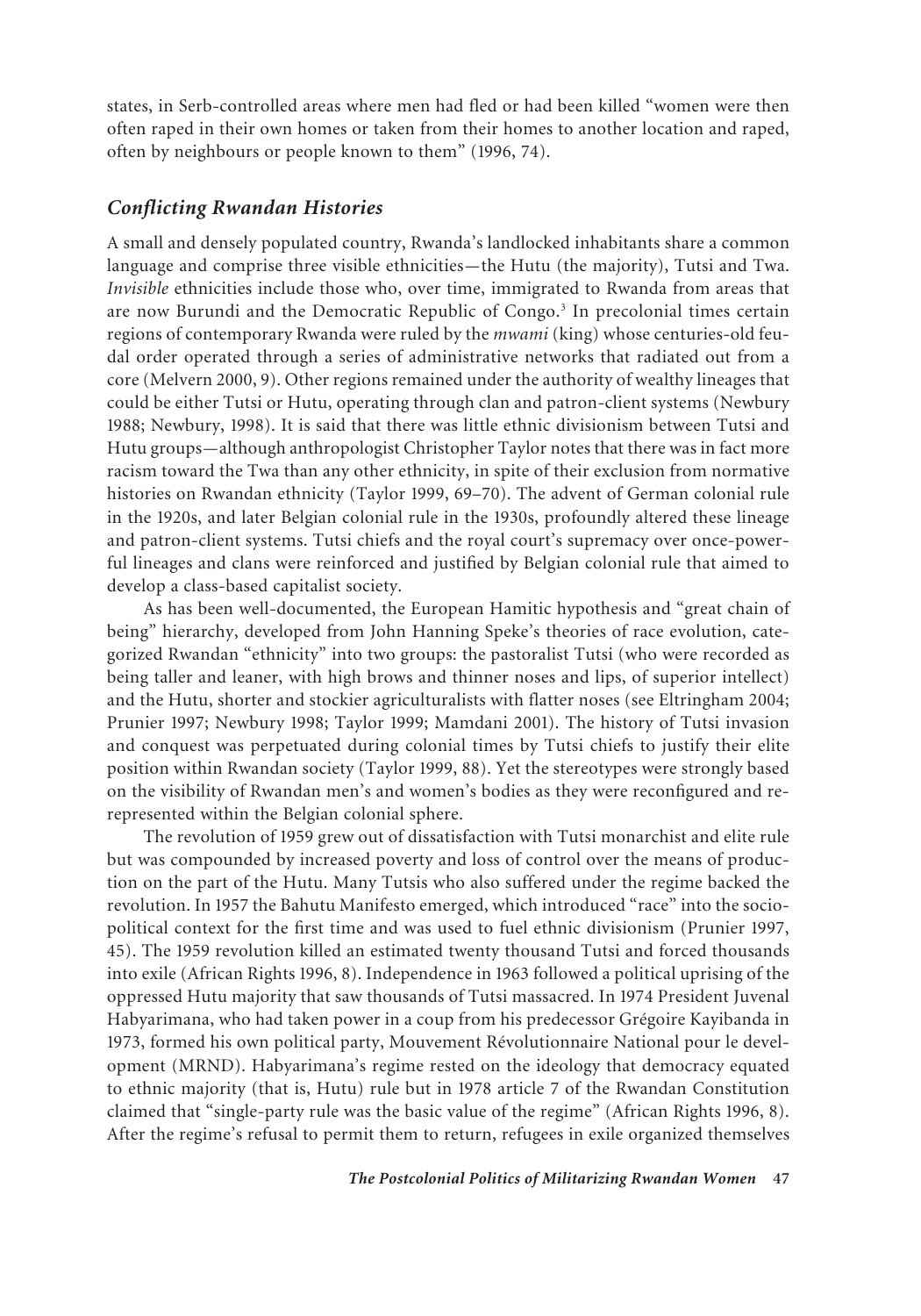in the Rwandan Patriotic Front (RPF), which staged an attack against Rwanda in October 1990.

The 1990s saw the introduction of democracy following internal opposition and pressure from the international community, including public pressure from France's President Mitterand. Habyarimana introduced multiparty politics and drew up a new constitution in June 1991. In line with a shift in the priorities of the international community for Rwanda, from development to democracy as development, Habyarimana renamed his party as Mouvement Républicain Nationale pour le Démocratie et le Developpement (MRNDD). It is significant that the party retained the same acronym: it preached that all Hutus were automatically members of a "naturally" democratic party. In spite of this ideology, the number of opposition parties burgeoned, including the Hutu-majority party of the South, the Partie Libéral (PL). This reinforced a long-standing regional divide between the Hutus of the North (Habyarimana's stronghold) and the Hutus of the South (Melvern 2000, 22). In 1993 the new government entered into talks with the RPF, resulting in the signing of the Arusha Accords and the creation of the new post of prime minister—held on an interim basis by Agathe Uwilingiyimana. The early 1990s also saw the growth of NGOs, including women's organizations, which became increasingly vocal within the new civil society. With protests from women's activist groups, students, and opposition parties, Habyarimana's regime was increasingly threatened.

### *Interpreting War and Genocide*

Rwanda's history and the events leading up to the 1994 Rwandan genocide are complex. While I have attempted to provide an overview of the key events that led to the civil war and genocide in Rwanda in April 1994, such an exercise gives rise to a series of contentions around the interpretation of history. Since independence and most notably since the RPF invasion of Rwanda in 1990, an information war has ensued between the RPF, the Hutu extremists, and their respective international supporters—wherein each "side" has interpreted the history of conflict in Rwanda in ways that justify their own stance. René Lemarchand asserts that different interpretations of the formation of ethnicity and histories of mass violence in the Great Lakes region have produced "basic disagreements" that "are traceable in part to the uncritical use of the term genocide to describe just about any type of ethnic violence" (1998, 3). This issue is made further problematic when we consider the "forgotten" genocide of Burundian Hutu by Burundian Tutsi in 1972 (Lemarchand 1998, 5).

Social anthropologist Johan Pottier contends that Rwanda's post-genocide government, through the help of Anglophone journalists and "naïve academics" (that is, academics who are "new" to the study of Rwanda), have manipulated the international community with "a simple, easy-to-grasp narrative" and "unproblematic representation" of both the genocide and events since 1994, in particular in relation to the Kibeho incident in 1996, where thousands of refugees—innocents and extremists—were massacred by the Rwandan government army (2002, 46). Yet Pottier's own observations are not value-free: his analysis of the post-genocide information war makes no reference to the continued extremist propaganda (as evinced in *Kangura*) generated in Europe—in particular in France, Belgium and Holland—and within the Great Lakes region, as well as Kenya and Nigeria. Circulating lecture halls, scholarly work, novels, plays, films, and pamphlets, the struggle over the interpretation of genocide and war in Rwanda has hit the international arena and features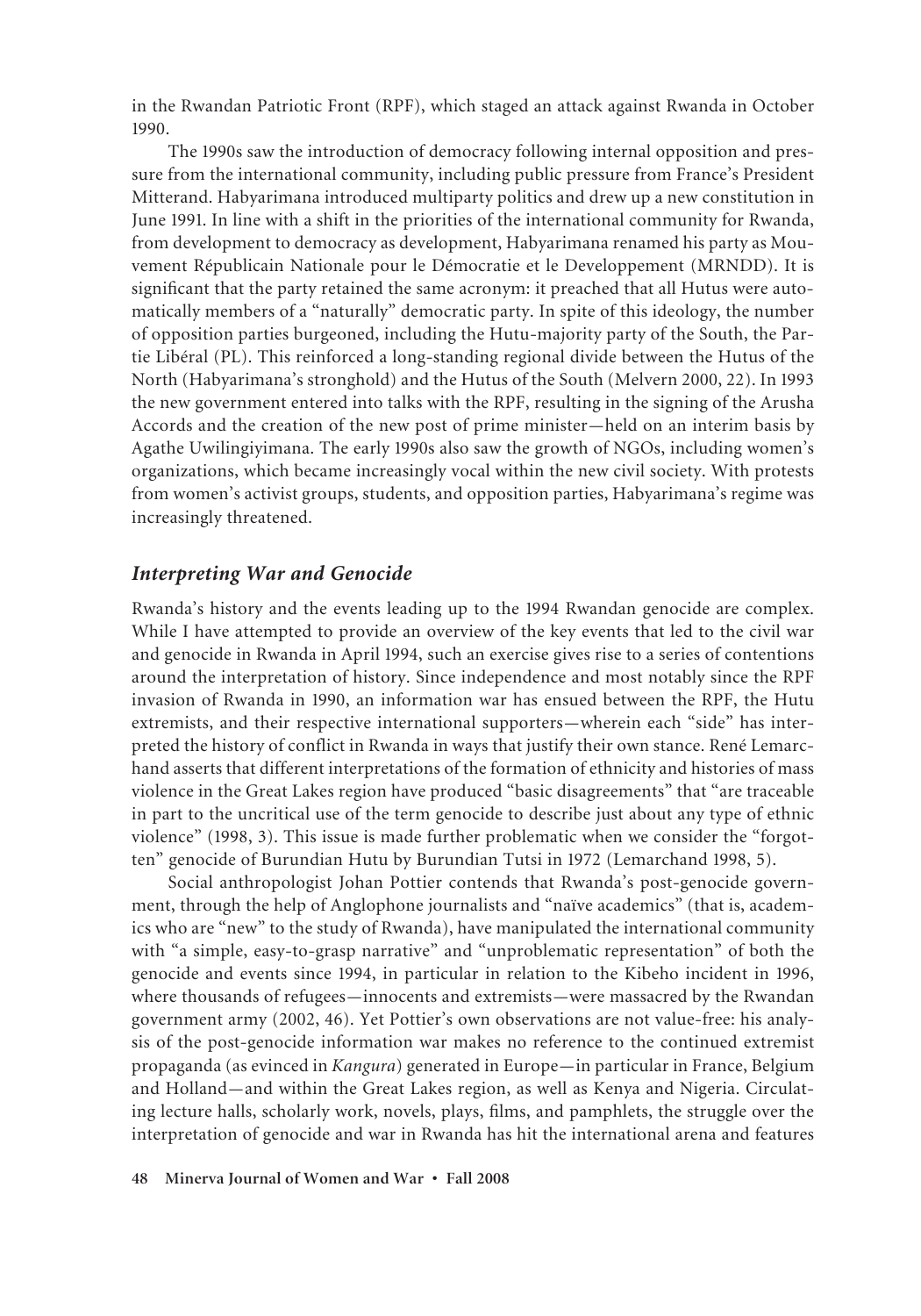highly within the Anglophone-Francophone tussle over ideological "ownership" of postcolonial Africa (Chaffer 2002). Propagated by the many exiled extremists and their sympathizers, this material is intended to destabilize post-conflict Rwanda and to keep Hutu power alive. The struggle over interpretation has stepped up in recent years, with the publication of the French-commissioned Bruguiere Report in November 2006 which focused on the unanswered question of "who shot down President Habyriamana's plane," an event said to be the "trigger" of the genocide. The Rwandan Mucyo Commission report on the role of the French during the genocide has since followed but, at the time of writing this article, is yet to be published. Such reports seek to pinpoint who exactly is accountable for genocide.

Whatever the outcome of these investigations, it is clear is that there were deep-seated structural *and* social factors that led to the genocide (Uvin, 2001, 85). Nevertheless mainstream interpretations of Rwandan history tend to be gender blind. With the exception of Malkki's excellent anthropological work on the construction of nationalist identity in Tanzanian refugee camps, Jefremovas's survey of Rwandan business women within Rwandan society, and some important observations made by Christopher Taylor on the position of women within Rwandan urban society in the 1980s and 1990s, there is very little historical insight into the militarization of Rwandan women (Malkki 1995; Jefremovas 2002; Taylor 1999).

These multilayered information wars, which give rise to partial stories and accusations of twisted truths, make for a challenging time for any feminist international relations theorist attempting to undertake a gender-aware analysis of genocide and civil war in Rwanda: in the hope of revealing hidden inaccuracies, she or he may be stand accused of supporting a particular "side." So while within this article I choose to focus specifically on *Kangura*'s militarized images of Rwandan women, I do not rule out the militarization of women by other actors. Indeed, in the four years prior to the genocide and in the months during the genocide, there were four key military institutions within which both men and women operated: the Hutu extremists supported by the Habyarimana regime; the Tutsi-led Rwanda Patriotic Front (RPF); the UN peacekeeping force led by Romeo Dallaire; and the French troops who were first deployed in Rwanda to fight for Habyrimana's government forces during the 1990 civil war, and again toward the close of the genocide to support hundreds of thousands of refugees (and retreating extremist government supporters) as they fled into Zaire. These military institutions adopted different ideological representations of women to help ascertain the type of "war" for which they were fighting. The RPF, for example, were dependent on recruiting Rwandan women refugees in Uganda to support the plight of returnees, but its antimonarchist, republican movement which took hold in the early 1990s can in part be attributed to the campaigning efforts of the women who published and disseminated a particular African-socialist literature. The multicultural Ghanaian, Canadian, Belgian, and Bangladeshi UN peacekeeping force in Rwanda (United Nations Assistance Mission for Rwanda—UNAMIR) also adopted specific ideologies that were in part born out of their own cultural readings of woman, albeit pinned together by what Enloe terms the "international" processes of militarization (Enloe 2000, 101). In addition to this, it is important to consider the media environment within which *Kangura* was produced. Jean-Marie Vianney Higiro, director of the Rwandan Information Office (ORINFOR) in Kigali from 31 July 1993 to 6 April 1994, observes that RTLM (Radio-Télévision Libre des Mille Collines) and *Kangura* were not the only media to revise history and make truth claims about the events unfolding in Rwanda in the early 1990s. The print publications of the RPF and political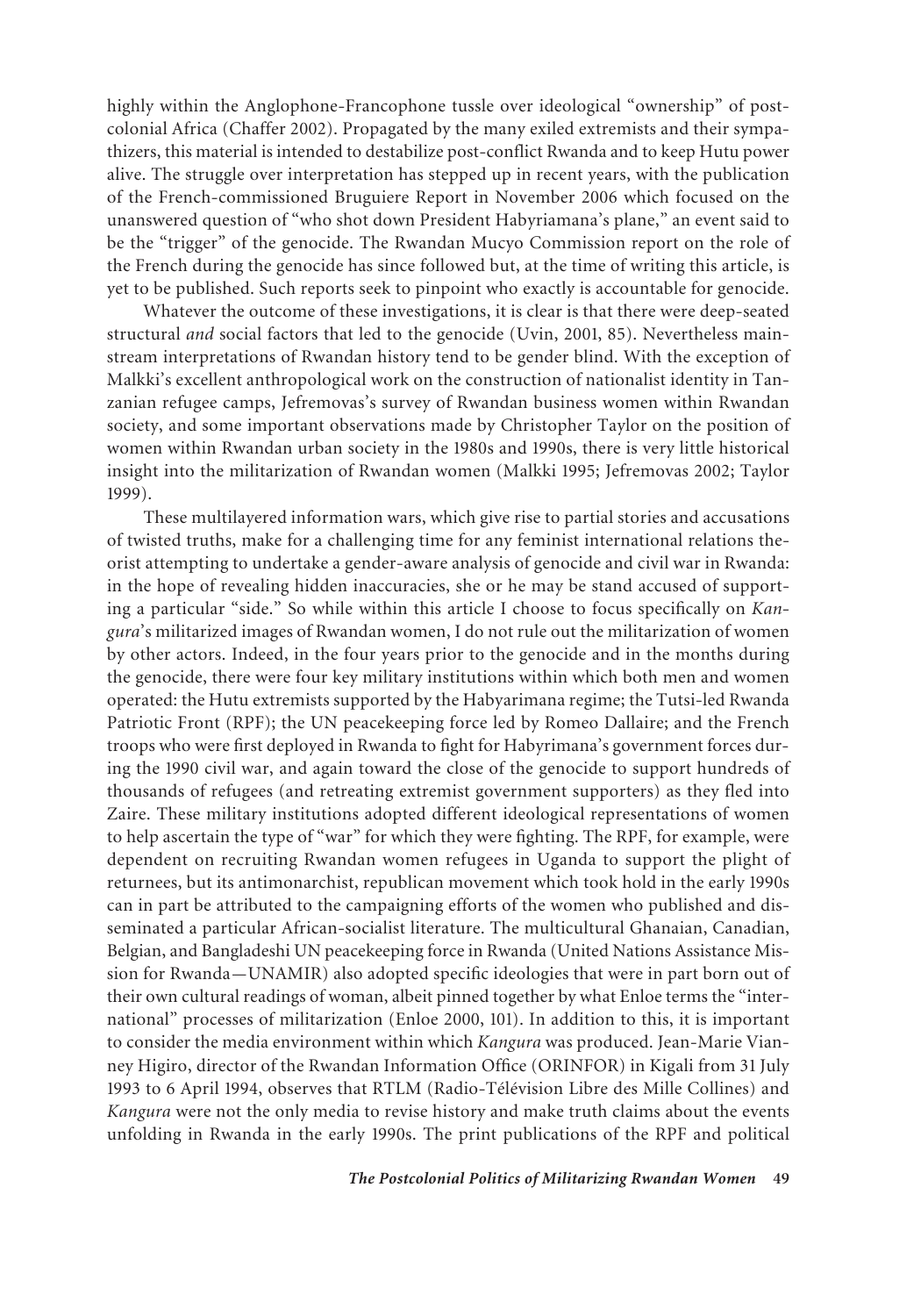opposition parties "looked very similar in format and presentation....They watched each other closely and tried to emulate or outsmart each other" (Higiro 2007, 79). Such was the political climate at the time that examples of "dehumanization could be found in many of these papers" (Higiro 2007, 79). Yet, as the ICTR media trial confirmed in 2003, evidence showed that there was a clear link between extremist propaganda, such as RTLM and *Kangura*, and the actions of perpetrators of genocide (Temple-Raston, 2005).

# **Part Two:** *Kangura* **and the Militarization of a Pure Hutu Nation State**

International relations theorist Cynthia Enloe defines militarism as an ideology with "distinctively militaristic core beliefs" that serve to justify war (2004, 219). Within a patriarchy, militarism privileges certain types of masculinity. Militarization, like globalization, is a "many-layered [socio-political] process of transformation" (Enloe 2007, 2). In her extremely thought-provoking polemic *Maneuvers: The International Politics of Militarizing Women's Lives*, Enloe considers how American patriarchal military policies that inform men's identities in wartime also inform the identities of women. Whether as wives, girlfriends, mothers, or prostitutes, women are conditioned to support war, privileging masculinity in the process. Women are supporters of war because their sons and husbands fight on the frontline or because, as prostitutes and mistresses, they are economically dependent on the military. For Enloe, the military uses its status to "define national security" and, in turn, social order. This "circular process" relies on "those gender definitions that ... bolster ideological militarism" where "racism and militarism become mutually supportive in such a national security state" (2000, 46). Since, as Enloe concedes, "[p]olicies about men are always made dependent on policies about women" and "[p]olicies about women are always built on policies about men," (2000, 216), I first turn to look at how militarized masculinities were central to sustaining the pure Hutu nation-state before analyzing the militarization of Rwandan women in *Kangura*.

### *Militarising Rwandan Men and the Pure Hutu State*

It was the pressure to democratize, the rise of multiparty politics and the Arusha Peace Accord (which pushed for power sharing between the MRNDD, RPF, and other political parties) that led Hutu extremists to develop strategies to reunite the Hutus. The obvious solution was to develop the image of ethnic war between civilian Hutus and the "alien" Tutsi.4 Focusing on the threat of an invasion by the Ugandan-based RPF, the MRNDD sought to provide evidence through extremist propaganda that *all* Tutsi were enemies of the state, including the Rwandan Tutsi who were portrayed as "the enemy within." As Gaspard Karamero, the editor of the independent journal *Imbago*, observed in 1995, "despite the talk of ethnic politics, the point was to eliminate political opposition from whatever quarter it came" (African Rights 1995, 30).

To sustain this public image of ethnic war, these extremists militarized individual Hutus, preparing them for "war," while at the same time upholding the ideal of a free, democratic subject. MRNDD (*Interahamwe*) rallies were loud celebrations, with dancing, whistle-blowing, and singing. Hutu citizens were encouraged to learn songs that confused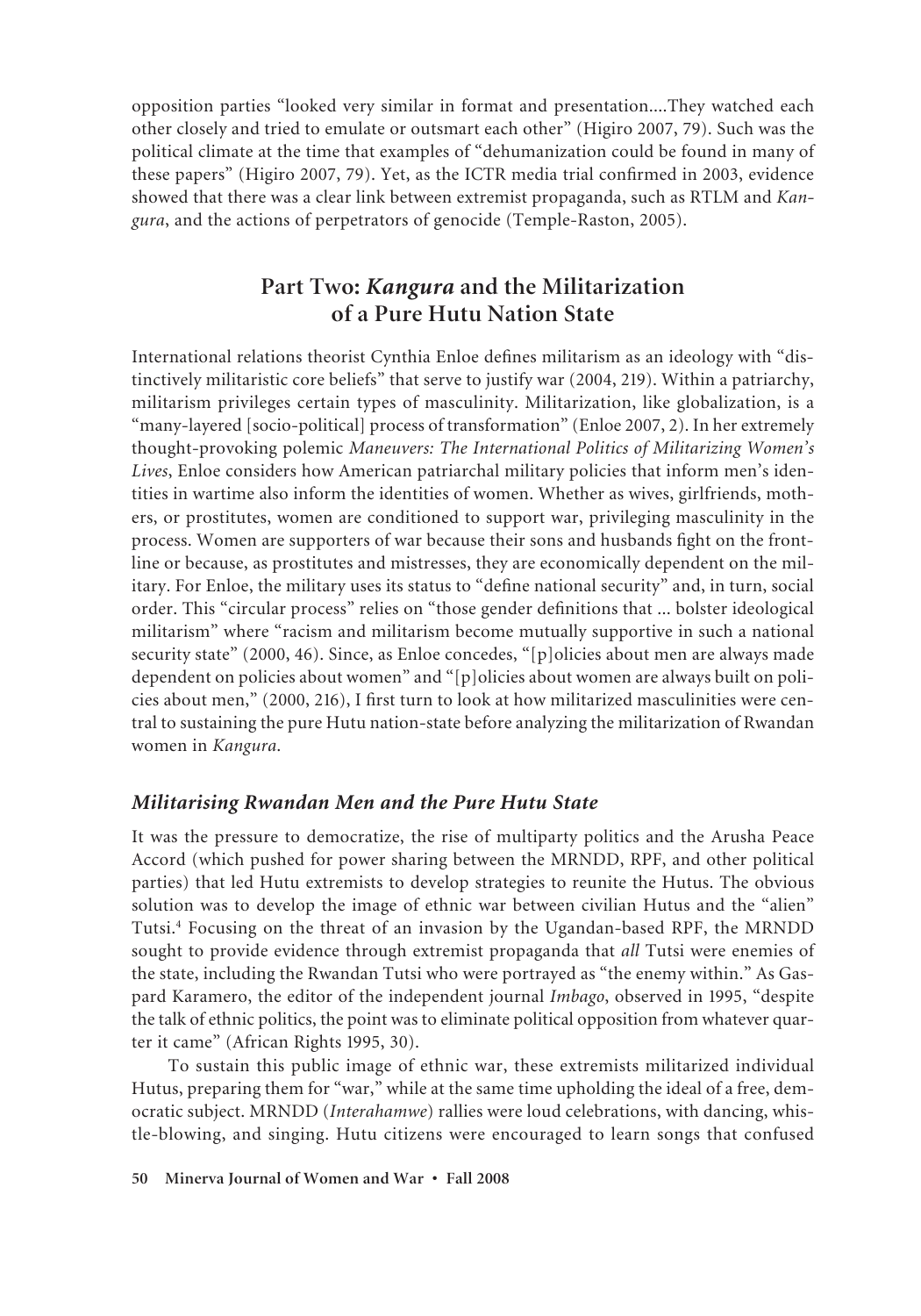messages about democracy and freedom with those about war and, more subtly, genocide. At one such demonstration, a large group of MRNDD men and women were filmed chanting: "Nothing scares us, we create terror.... We are not attacked, we attack. Nothing can crush us, we are the ones who crush. Whenever required, we beat all our enemies. On the battlefield, we are the greatest. We are the Interahamwe movement that loves Peace, Unity and Development. We are ready! Our motto[:] We don't attack. We liberate" (Kabera 2004).

With the backing of the president, members of the *Interahamwe* and the extremist party CDR organized militia groups and the government army forces developed training camps to target unemployed Hutu youths (United Nations 1999, 5). As extremist confidence grew, so too did the public exhibitionism of guns and weaponry (Melvern 2006, 81). A key extremist leader, Colonel Théoneste Bagasora, who was instrumental in drawing up and implementing the genocide plan, demonstrated in his public rallies that the action of civilians carrying and using weapons was "ordinary" and even *natural*. During one oration a Rwandan journalist filmed him displaying his gun as he addressed a crowd of eager listeners. "The gun," he stated, "no longer belongs only to the soldier. When you see one, do not be afraid. It can not go off by itself. The gun needs to stop only being for the military. Everybody has a right to own one. So that when they come for you, you can shoot back. I always have one with me. Here it is ... here it is" (Bagasora in Kabera 2004). In this major move to transform Hutu consciousness, extremist propaganda infiltrated society at all levels, including community and civil society meetings and the media.<sup>5</sup> One of twenty extremist journals, *Kangura* was established in 1990 with the support of the threatened dictatorial regime led by President Habyarimana. It took an interactive approach, encouraging Hutus to write to the magazine with comments and suggestions, devising questionnaires for Hutus to complete and return, and writing letters to the president. Rather like Britain's *Private Eye*, *Kangura* was a monthly running commentary on party politics, and cartoons were one satirical device among many to poke fun at opposition politicians. *Kangura* was published in Kinyarwanda and French and disseminated throughout the Great Lakes region, most notably in Burundi and Kenya. *Kangura's* satirical genre was new to Rwandans and appealed to people in rural communities and cities alike. In a country of high illiteracy, particularly among women, cartoons became vital means of communicating political ideas.

### *Extremist Media: Simulating "Ethnic War"*

*Kangura* was quick to play on stereotyped images in its attempt to redefine Hutu consciousness. In "The Fear of the Bahutu," written by Ndekezi Bonaparte-Gisuma and published in December 1990, Hutus are described as "naturally fearful, maladroit, indecisive, naïve, with a characteristic inferiority complex" (*Kangura* 1990 no. 5, 1). In another early article targeting "All the Hutu of the World!" *Kangura* calls for Hutus to "rediscover their ethnicity" in the face of a Tutsi determination to keep them down. The magazine then makes a distinction between the "artificial nation state" and "natural" ethnicity in an attempt to make the broad-based transitional government (BBTG) unpopular (*Kangura* 1990 no. 4, 19). The modern, postcolonial nation-state constructed under the Arusha Accords is first interpreted as a Tutsi plot to keep the Hutus in line (through an artificial democracy), then rendered fragile in opposition to a natural precolonial Hutu ethnicity. Having fragmented the postcolonial nation state, *Kangura* proceeds to construct in its articles a pure Hutu nation-state. We have briefly considered the masculinized ways in which *Kangura* militarized the Hutu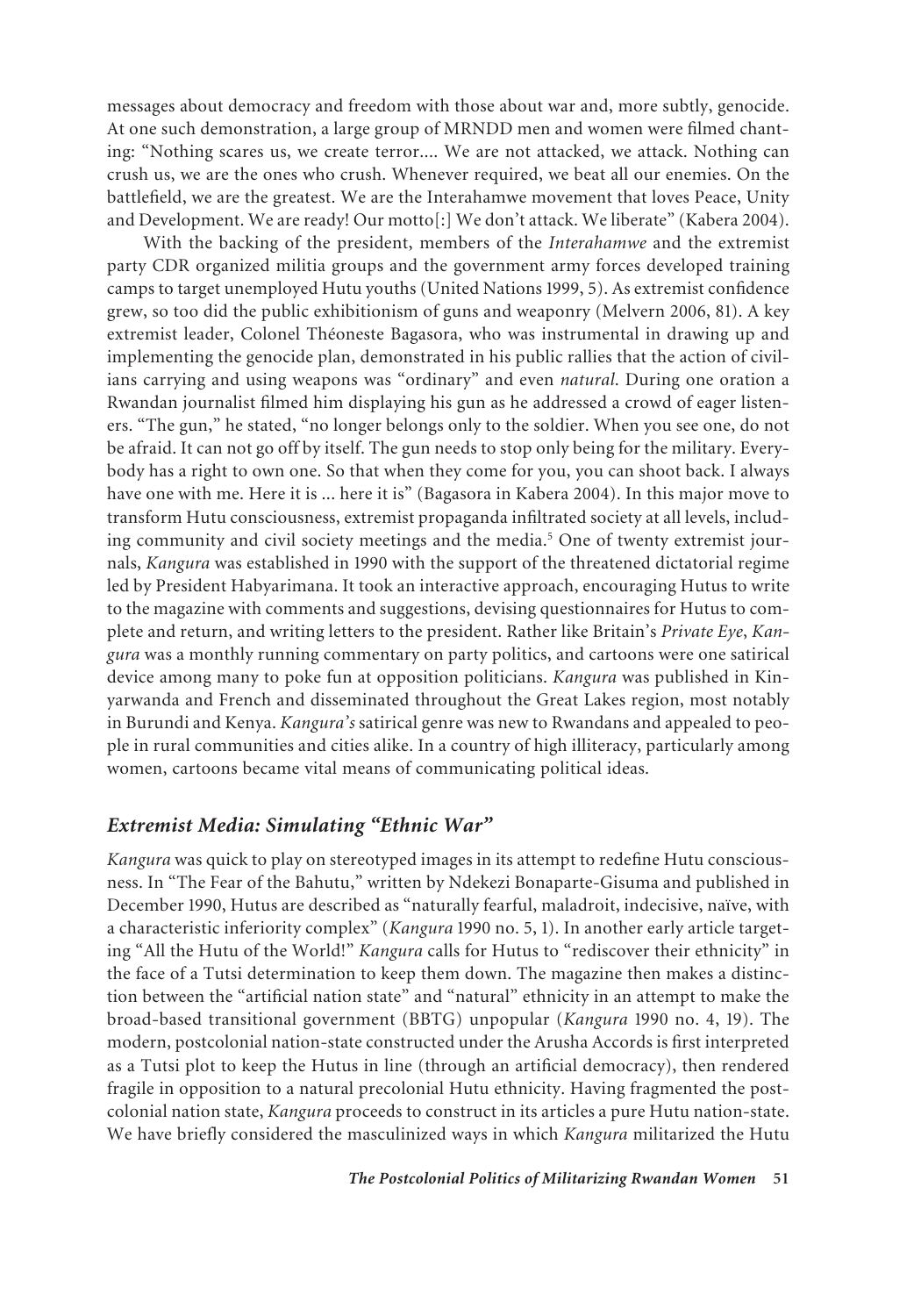population. Before examining how Rwandan women were militarized, I turn to look at how feminist international relations theorizing has interpreted war and genocide in Rwanda.

# **Part Three: Feminists Theorizing International Relations and Rwanda**

Despite Cynthia Enloe's early call for a feminist investigation of Rwanda, many feminist international relations theorists have failed to distinguish between civil war and genocide in that country (Tickner 2001; Byrne 1995; El Jack 2003; Goldstein 2001; Enloe 2004). This is largely because Rwanda appears as one example among many in the overarching story of women and war in feminist international relations theory. In 1995 Enloe began to unpack the militarizing processes that defined Hutu masculinities before the conflict, stating that "increasing numbers of Hutu women thereby became intensely woven into the state's ethnicized system as mothers and wives of regular soldiers" (26). Within her framework of understanding Rwanda as "ethnic conflict," Enloe touches on RPF refugee mothers' patriotic responsibilities for "keeping alive, among the next generation, thoughts of a far away home" (26). Either way, in both camps, "recruiting young men often requires militia organizers to persuade the mothers of potential recruits" (27). Later, in *Maneuvers*, Enloe spends some time discussing rape and the militarization of Rwandan women during what she terms the 1994 "civil war" (2000, 137). In an analysis that unintentionally describes the Hutu extremist *image* of a "threat of invasion and ethnic war," Enloe suggests that as a weapon of war, rape occurs "in the name of national security," when a "regime is preoccupied with 'national security,'" when "a majority of civilians believe that security is best understood as a military problem," when "the police and military security apparatuses are male-dominated," when "the definitions of *honour, loyalty,* and *treason* are derived from the institutional cultures of the police and the military," when "those prevailing institutional cultures are misogynous" and, finally, when "some local women are well enough organized in opposition to regime policies to become publicly visible" (124).

Enloe's recognition that "systematic rape" is "administered rape" and that "militarized rape" is a public act under the gaze of spectators is extremely important. Yet her discussion of rape in Rwanda is inaccurate because it does not consider the *difference of intent* between rape as a weapon of war and rape as a weapon to annihilate. There is a distinction between the rape committed by the extremist-led *genocidaires* during the genocide and rape in the civil war which was occurring in the north of Rwanda at the same time. Following the genocide there were some revenge rapes but these were not prolific and the RPF did not endorse the policy—whereas the *genocidaires* did. In reading the Rwandan genocide through the lens of "civil war," Enloe cannot unpack the very militarizing processes she argues *should* be unpacked. Enloe dismisses key tactics which the Hutu extremists employed to incite systematic rape—the image of a threat of ethnic war, the image of a threat to national security, the image of the loyal, militarized Hutu civilian, the image of the "alien" Tutsi woman. Rather she confuses these tactics with the factors that actually *enabled* Hutu extremists to incite mass rape: a militarized culture, patriarchy, misogyny, and, finally, the political mobilization of Rwandan women.

Where scholars have undertaken more detailed studies of the gendered impact of conflict in Rwanda, they have often continued this trend of ignoring Rwanda's genocide, seem-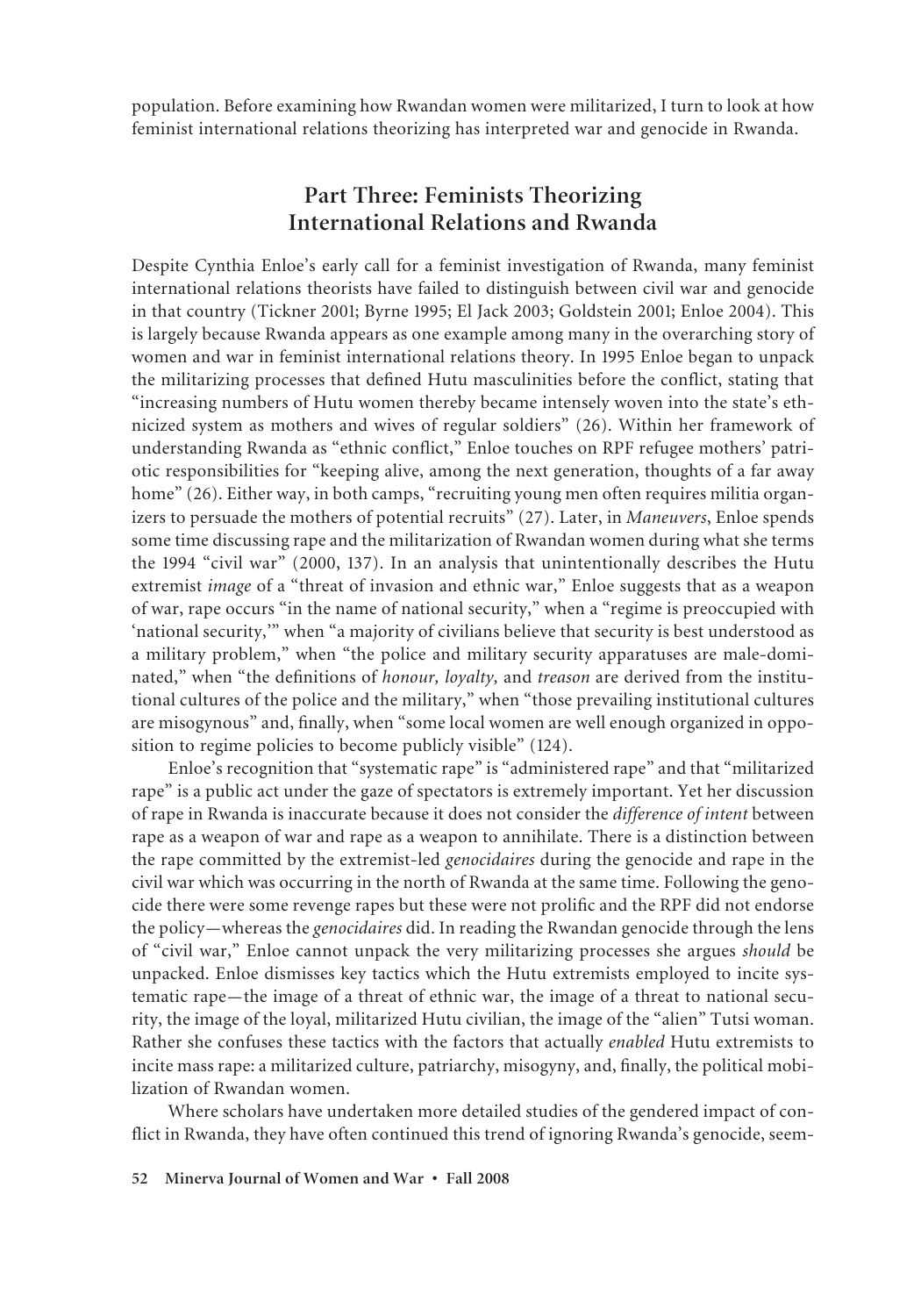ingly now entrenched in feminist theorizing of international relations. One example is the volume edited by Meredith Turshen and Clodilde Twagiramariya, entitled *What Women Do in Wartime: Gender and Conflict in Africa* (1998). While they are right to assert that there exist in Africa new forms of war that differ from the conventional Clausewitzean model of interstate war, Turshen and Twagiramariya appear to imply that these "new forms of war" are simply variations of "civil wars and wars of liberation" (2). Consequently, their reading of Rwanda in the years leading up to 1994 is, to an extent, lacking in nuance: conflict in Rwanda occurred because of Rwanda's "weak state" status (that is, its politically weak and ineffectual governance arrangements). It is perhaps surprising that Turshen and Twagiriamariya, despite recognizing that states deliberately become *more* militarized to retain power, do not allude to Rwanda's genocide. In their chapter on rape in Rwanda they depict a simple history of the country, focusing on the 1959 Revolution, but arguing that the uprising occurred against colonials, not elite Tutsis and monarchists, before confusing the genocide with civil war. They write: "All Rwandans without exception suffered and are still suffering from the atrocities of the civil war that started in October 1990 when the Rwandan Patriotic Front (RPF) invaded from Uganda.... A group of extremists in the country turned the power struggle between the government, its opposition, and the RPF, which was on the verge of resolution following the signing of the Arusha Accords in 1993, into a vicious and bloody ethnic war" (103). That all Rwandan women (particularly those from mixed marriages) suffer from the different types of mass violence to have occurred in Rwanda since 1990 is at the core of their polemic. Arguing that "Hutus" are not the only perpetrators of rape, Turshen and Twagiriamariya outline the mass rape committed by the RPF since June 1994, suggesting that some Rwandan Patriotic Army (RPA) soldiers raped Hutu women "in a never-ending cycle of revenge" (103). In this "civil war" (but not planned extermination of civilians, including those politically active or extremist-opposing Hutu) "levels of distrust were very high," they state, and so the "war brought out the worst in people and a sense of neighbourliness was lost" (9).

Turshen and Twagiriamariya's refusal to acknowledge genocide means that their work presents only a partial reading of the conflict in Rwanda. First, by writing within the framework of civil and ethnic war, Turshen and Twagiriamariya reinforce the Hutu extremist propaganda of the "threat of ethnic war." Second, there is no distinction between different types of rape, including the extremist militarized policy of genocidal rape—a policy supported and at times perpetrated by women. So while they are right to criticize the simplistic "rendering of 'evil Hutu' versus 'good Tutsi,'" and to emphasize that *all* Rwandan women have suffered and continue to suffer in one way or another, they suggest that rape is a crime committed *only* by men and that, as a male preserve, women's role in rape is only that of the "victim." For Turshen and Twagiriamariya this has implications for Hutu women following the genocide, who are today categorized as "guilty" and "made to pay for what Hutu men have done" (4). It would be fair to say that the majority of Hutu women were not implicated in rape and indeed there are many Hutu women who suffered gender-based violence in spite of their citizenship rights as Hutu.<sup>6</sup> *However*, in understanding sexual violence against women in genocide, it is also essential to comprehend the role of women within the communities that are committing sexual violence, including rape.

Let us consider women's supporter and spectator roles during genocidal rape. In her paper "The Political Economy of Rape" published in 2001, Turshen presents a more involved gender-aware analysis to propose a new thesis: that "systematic rape and sexual abuse are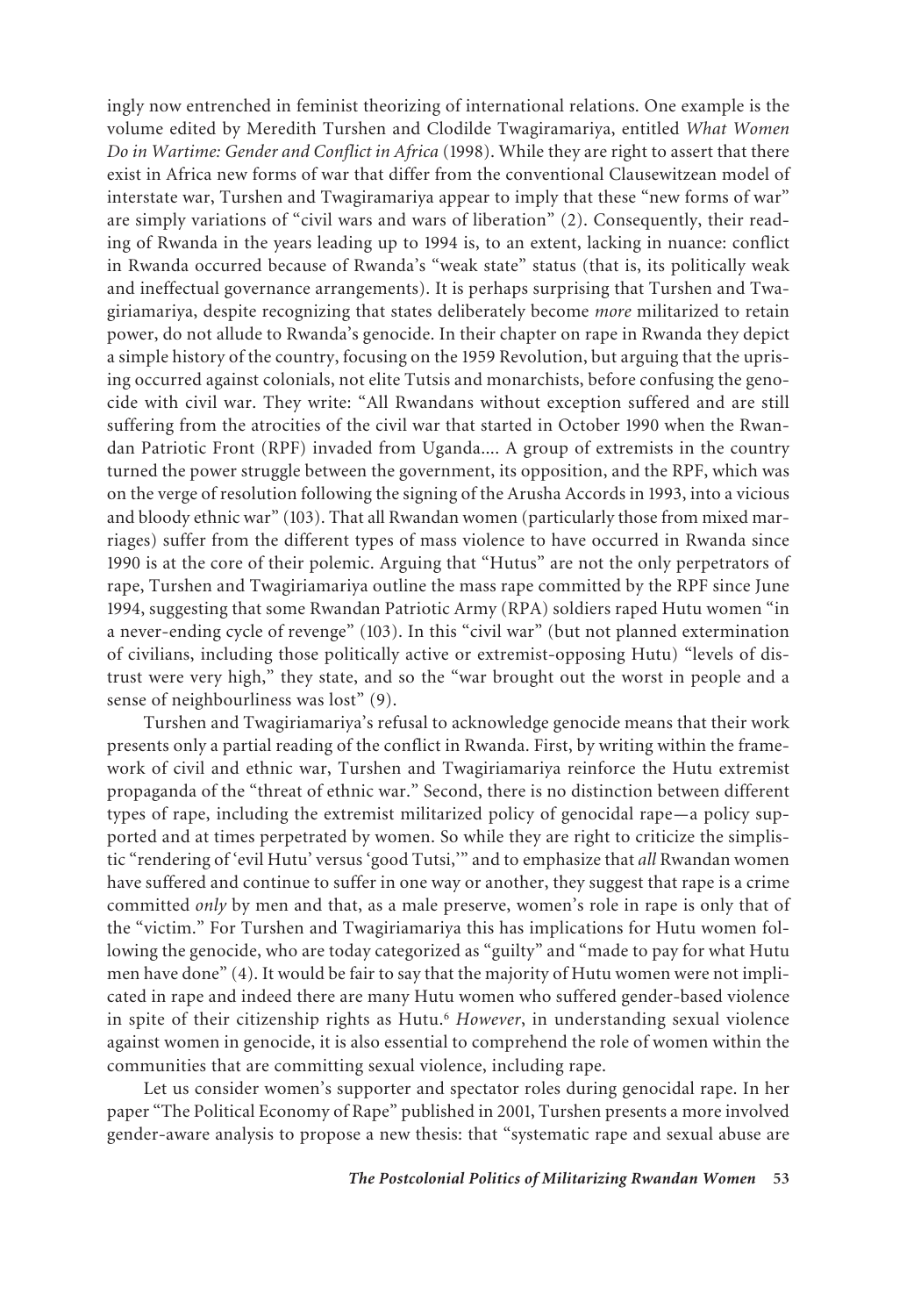among the strategies men use to wrest personal assets from women." If women "owned property" then militias would claim them as their wives "to legitimate the seizure of land" (Turshen 2001, 63). Here Turshen describes mass violence in April–June 1994 as "genocide"—although no space is afforded to describe what genocide (or gendercide) means. Turshen makes no reference to the role of women in perpetrating and endorsing sexual violence in order to seize property and belongings, despite the countless reports of women robbing dead women or condoning bogus marriage (see Human Rights Watch 1996; African Rights 1995). We have seen how, within feminist theorizing of international relations, genocide and genocidal rape in Rwanda are depicted in the context of civil war. I now look specifically at how Rwandan women were militarized within the pages of *Kangura* to demonstrate the nuanced ways in which Rwandan women were militarized in genocide not just as victims but as perpetrators. I argue that greater attention should be paid to the way in which Rwandan women were politically mobilized.

# **Part Four: Citizen versus Partial- and Non-citizen Rwandan Women in** *Kangura*

In this final part of the paper I examine how *Kangura* imaged Rwandan women not just according to their ethnicity but by their citizenship status. I define three groups: non-citizen Rwandan women, full-citizen Rwandan women, and partial-citizen Rwandan women, each of which was militarized in specific ways.

### *Non-Citizen Rwandan Women*

Imaged as stereotyped Tutsi women, "non-citizen" Rwandan women were enemies of the state and secret accomplices in ethnic war. In December 1990 *Kangura* published the Hutu Ten Commandments, four of which concerned Rwandan women. One stated that all Tutsi women worked "only for the interest of [their] Tutsi ethnic group" and all Hutus were ordered to be distrustful not only of Tutsi women but also of Hutu men who had relations with them. Another called for the Rwandan Government Forces (RGF) to be "exclusively Hutu" following the RPF invasion of 1990 (*Kangura* in Human Rights Watch 1996, 11). Two commandments specifically referred to Hutu women. I suggest that these commandments lead to a direct comparison between Hutu and Tutsi women, first by claiming that Hutu women were more loyal and better wives and mothers; then, through manipulating the colonial obsession with stereotyped physical appearances, by crushing the ego of the supposedly less attractive—that is, less sexually desirable—Hutu woman. Instead Hutu women are called upon to be "vigilant and try to bring [their] husbands, brothers and sons back to reason" in the face of deceitful, seductive Tutsi women (*Kangura* in Human Rights Watch 1996, 11).

In *Kangura* these Tutsi women spies and accomplices are presented as sexualized military operators. In issue 35 of the magazine, which appeared in May 1992, an article entitled "The Dresses of Beauties Smell for the Hutus" is accompanied by a cartoon wherein a beautiful woman, who appears to fit the colonial stereotype of the tall, slender Tutsi woman, wears a strapless, floral-print mini-dress, large hoop earrings, and bangles. She is in an erotic pose, her left hand lifting up the corner of her dress to reveal more thigh to the stereo-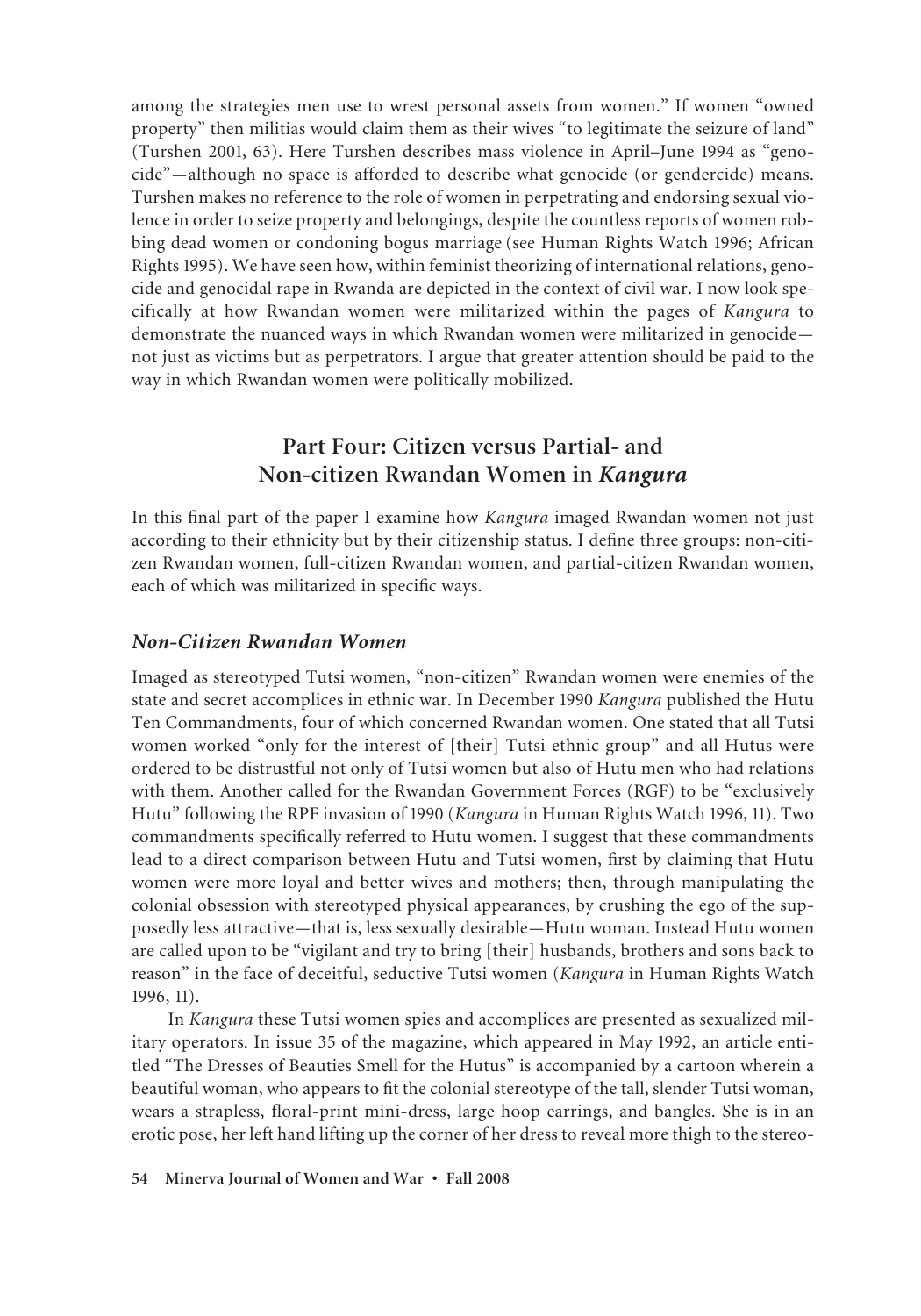typically shorter, thicker-set Hutu man standing beside her. Loyal to the Hutu Ten Commandments and thus loyal to the pure Hutu state, he covers his nose with one hand, keeping the other in his pocket. *Kangura*'s intimation that this Tutsi woman smells posits her as hypersexual prostitute. Yet thinking out loud, she appears more concerned that her true identity has been uncovered: "They have known our plot. I think the war can stop now for our mission has failed" (*Kangura* 1992 no. 35, 9). This image operates on many levels. First, it confirms the extremist Hutu theory that Tutsi women "work only in the interest of their ethnic group." Second, it confirms that Rwanda is threatened by a Tutsi-led ethnic war. Third, it provides a reason for Hutu women to condemn sexually attractive Tutsi women, who may themselves be angered at the artist's depiction of the colonial stereotype.

At a more intrinsic level the cartoon aims to show how Tutsi women, in using their beauty and taking advantage of Hutu men's supposed weakness, infiltrate the Rwandan state. Having represented the Tutsi woman's sexualized body as a weapon of war, *Kangura* proceeds to depict the enemy's plot as a preordained failure, thus raising the morale of militarized Hutu men and women. In February 1994, just before the genocide began, the stereotyped Tutsi woman is again portrayed as a hypersexual prostitute in cahoots with both the RPF and United Nations (though this time in a way that makes fun of the UN's *own* militarization of women). UN force commander Gen. Roméo Dallaire sits with his arms around two RPF women. Both have their hands on his knee and one is kissing his forehead. Both women are wearing miniskirts, jewelry, and lacy bras. The woman to Dallaire's right has "I [heart] RPF" tattooed on her arm. A UN peacekeeper stands guard to the left, his gun poised. The caption reads: "Tutsi women: responsible for rallying Whites to the RPF" (*Kangura* 1994, 15). Representation of the stereotyped Tutsi woman prostitute and a public ridiculing of the UN peace force occurs again in the Hutu extremist journal *Power* in December 1993. This time a graphic sex scene depicts an orgy between two Tutsi women and three UN peacekeepers. Demilitarizing the UN, positing the international institution solely within a simulated private sphere, the caption simply states: "The Force of Sex and the Belgian Paras" (*Power* in Chrétien 1995). Here it should be pointed out that the actions of the Belgian paratroopers did not help to dispel rumors about their liaisons with Rwandan women. In January 1994 they had been spotted "running after women and causing fights in local bars and discos" (Dallaire 2003, 163).

### *Full-Citizen Rwandan Women*

The silent majority in most analyses of extremist propaganda, militarized Hutu women loyal to Hutu power, were imaged as full citizens. In the four years leading up to the genocide *Kangura* was quick to present Hutu women who conformed to the genocide ideology and ideal of the pure Hutu state as equal, democratic citizens. In an early article published in 1992, there is a portrait photograph of a stereotypically beautiful Hutu woman (she personifies the physical image of a "good," upper-class Hutu woman). Underneath the image reads a statement by Mukarkibibi Zayinabo, allegedly made in June 1989: "In these times we are in, a Rwandan woman should never be denied her rights. Men must know that there is nothing he has that is better than a woman. All of us, we have equal rights in front of the law and democracy belongs to us all" (*Kangura* 1992, back cover).

It should be noted that *Kangura*'s representation of *both* Hutu and Tutsi women depended on their increased visibility within Rwanda's political sphere. Women represented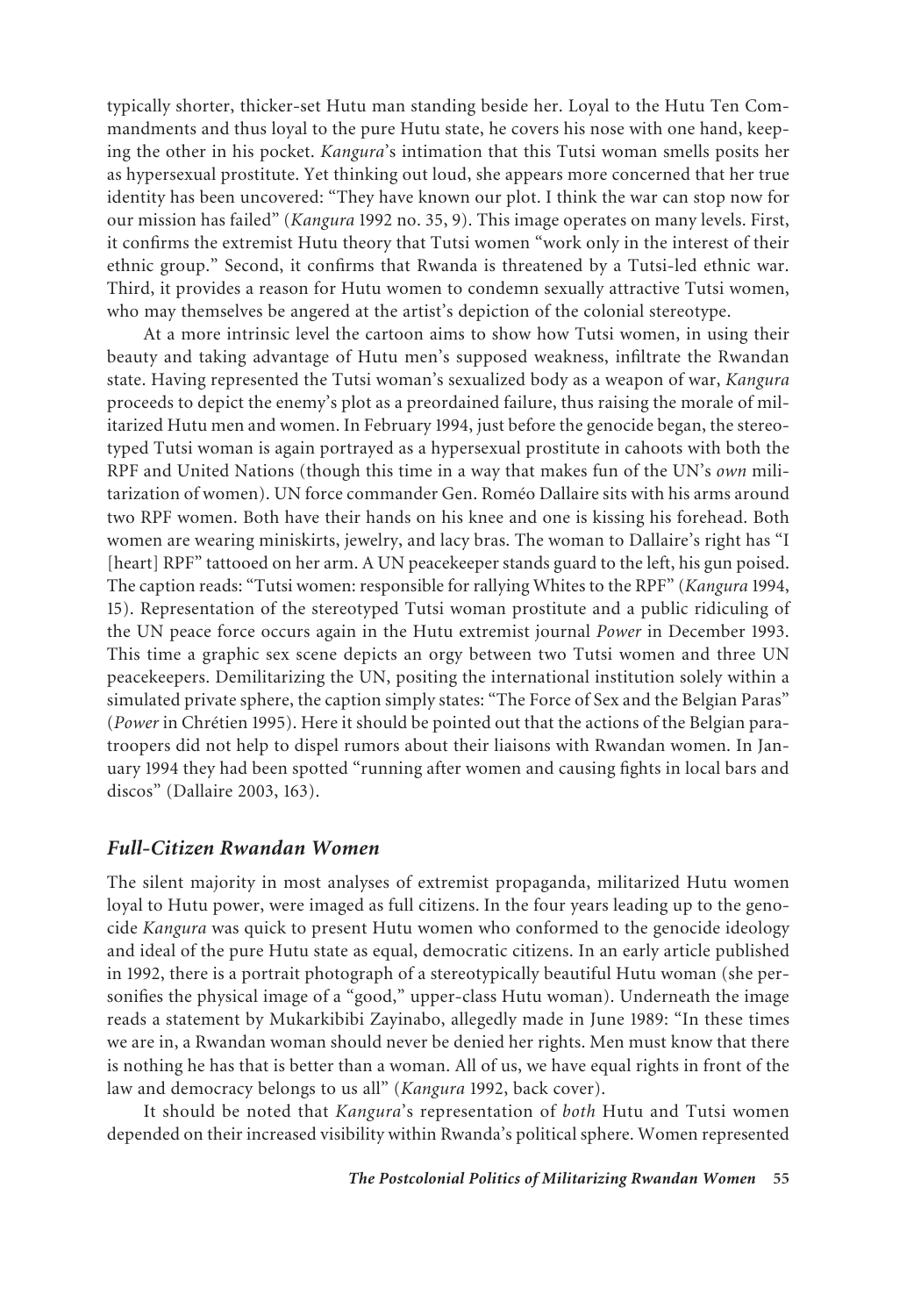a large percentage of the population that had recently been politically mobilized with the opening up to democracy and the growth of the civil society. From the late 1980s to 1994, thirteen women's groups and NGOs were operating under the umbrella organization PRO-FEMMES. Members would travel the country educating women and lobbying the government on women's rights, including land and inheritance rights (which women did not have at this time). But the extremist network operated to quash these movements. In 1993 the MRNDD created its own women's group with the intent to dispel opposition women's lobbyist groups (Nyiramatama 2006). So while women were actively pushing to be visible in their own terms within the public sphere, *Kangura* rendered their bodies visible only in specific gendered terms that sustained the patriarchal dictatorship. Hutu women, then, were militarized, not just as mothers, wives and daughters, but as political subjects. In *Kangura* these women often appear next to men in images of political rallying (*Kangura* 1993 no. 44, 73) or in local, community-based public protest (*Kangura* 1992, 35 and 1993 no. 44, 17). They are imaged as ordinary, non-militarized citizens confounded by the antics of the opposition parties and advocators of the Arusha Accords peace process (*Kangura*, 1993 no. 49, 15).

Full-citizen Rwandan women were also depicted as victims of war. In a cartoon published in October 1991, the founder of Radio-Télévision Libre des Mille Collines (RTLM) and key architect of the genocide Ferdinand Nahimana stands tall, holding the radio station above his head. Behind him, crowds of men, women, and children are grouped together but appear half the size of Nahimana himself—indicating the strength and importance of Nahimana, as well as RTLM. The caption states that Nahimana founded a radio station in a community where people had been killed (*Kangura* 1991 no. 23, 14). Since genocide mobilizes an entire population to annihilate an ethnic group or groups, the war which the extremists tried to depict was not Clausewitzean by convention: there was no front line, no home front, and no interstate battle. Rather the extremists depicted the threat of war with the RPF as the type of conflict which has since been termed *new war*—based on the RPF movement to "mobilize around ethnic [or] racial identity for the purpose of claiming the state" and a deliberate blurring of the public and private spheres (Kaldor 2001, 76). Perhaps one of the most graphic and shockingly violent images to be published appeared in a parallel journal *Kamarampaka* on 7 April 1993. Its intent to blur the boundaries between the "home front" and the "front line" is clear. In the cartoon, the RPF (identified by their arm bands) have pillaged a Rwandan village (a hut is on fire in the distance). A member of the MRNDD is stripped to his underwear and tied to a tree. Beside him lies the dismembered trunk of a Hutu man. Two naked women are on the ground to the left of the tree. The woman who belongs to the Hutu Mouveément Démocratique Républicain is tied up, her hands behind her back, a stake wedged through her chest. The second woman is a member of the extremist Hutu party, the CDR. Her hands are being held up by an RPF soldier while his comrade rapes her. Underneath, the caption reads: "Blood and sex: the horrors of war attributed to the RPF" (*Kamarampaka* in Chrètian 1995, 364).

This simulation of rape, which demonized all Tutsi men, including civilian Tutsi men, is also evident in the extremist-led government army's military strategies as a means to instill fear of rape among the Hutu community. In November 1993, the United Nations heard that thirty-five people had been massacred in the Rhugenheri region, in five locations concurrently. The UN officer, Maj. Brent Beardsley, who was dispatched to survey one of the massacre sites, noted that children had been murdered and that all the girls had been raped.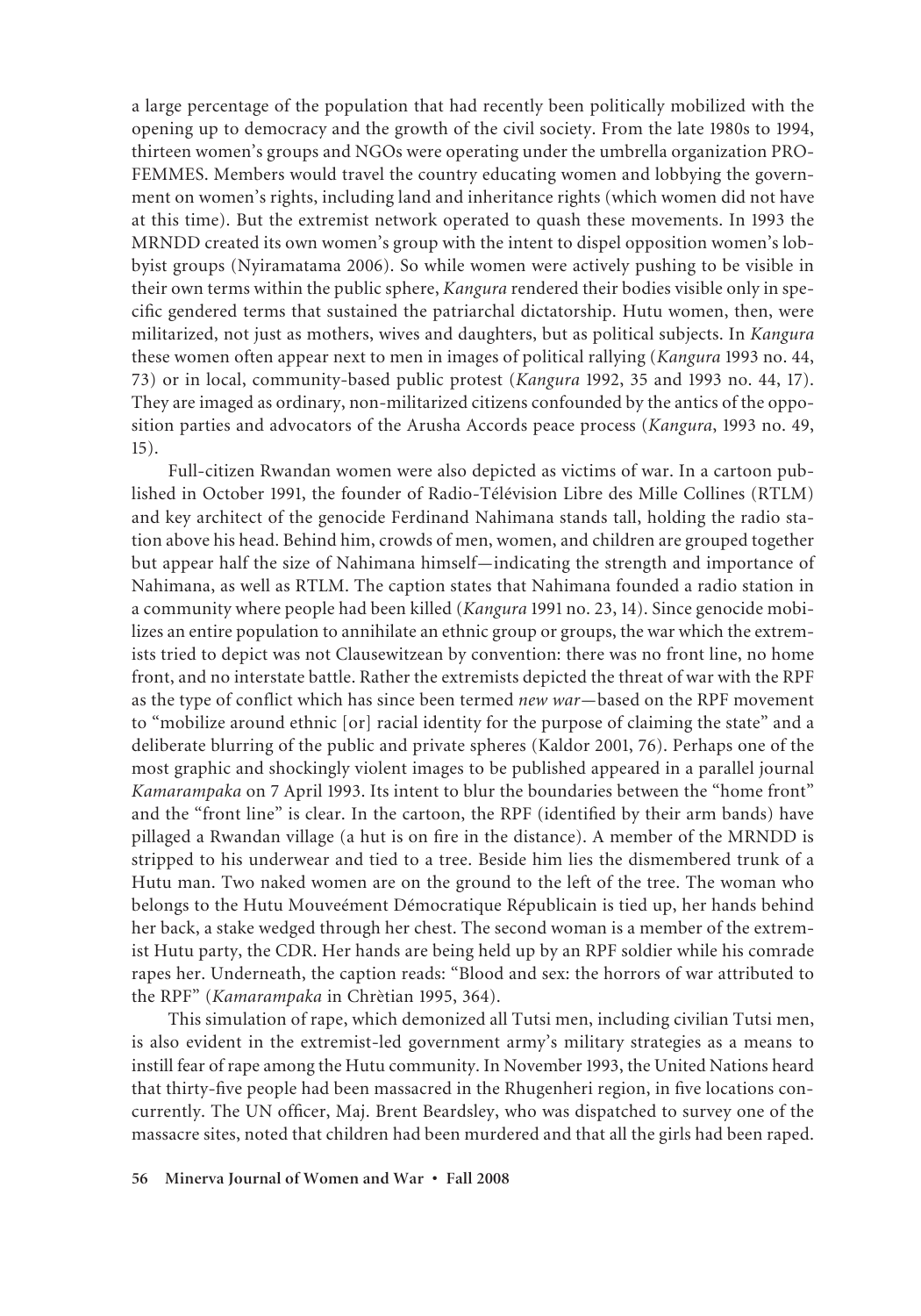Despite inconclusive evidence, the United Nations believed that the massacre had been staged by the Rwandan government forces. As Beardsley recalls in the 2001 Canadian documentary *Rwanda: The Genocide Fax*:

Very conveniently there was an RPF glove left [lying] on the ground. The RPF—I never saw them wear any gloves and if they did wear gloves, why would they leave it [lying] on the ground? In addition, the government commanders who [were] waiting for us at the bottom of the hill [each wore] a red sash cord, a red rope; [all had these] around their waists, tied, and they [each carried] a very large knife with a big hilt on it. And it appeared to me more when I looked at these children's necks [that these cords] had been used to strangle them and [that] commandos went through extensive training on how to kill people silently with them [Clarke 2001].

#### *Women Genocidaires*

While *Kangura* militarized women conversely as civilians and victims of war, in reality many of these politically engaged "free and democratic" women were militarized spectators and supporters of genocide and genocidal rape. In a special report on Rwanda's women killers, the BBC's *Newsnight* interviewed a man who witnessed two women in Kigali—Odette and Mama Aline—using a stick to rape a woman on the side of the road, in broad daylight (Hilsum 1995). And there are plenty of other examples of politically corrupt women who took advantage of the personal gains afforded to them as perpetrators of genocide. The only woman to be tried at the International Criminal Tribunal for Rwanda (ICTR), Pauline Nyiramasuhuko, the minister of women and family affairs at the time of the genocide, is one of the most famous examples. Witnesses claim that despite her remit to consider the welfare of all Rwandan women, Nyiramasuhuko played an important role in preparing for genocide in the Butare region of southern Rwanda. Zaina Nyiramatama, founder of the Association for the Defense of Women and Children's Rights (HAGURUKA), was in Rwanda until January 1994. Nyiramatama suggests that Pauline Nyiramasuhuko did not have "gender politics," rather a "very patriarchal way of thinking ... she was not fighting to get anything out of the government because she was part of the system" (Nyiramatama 2006).

Nyiramasuhuko stands accused of planning systematic rape and imprisoning women and girls. One witness recounted to African Rights that "the daughters of Buhira, a Tutsi businessman from Butare, were kept at her house for [her son] Chalômoe to rape (African Rights 1995, 92). In the same *Newsnight* special on women killers, British journalist Lindsey Hilsum spoke with Pauline Nyiramasuhuko after she had fled to the refugee camp in Zaire. Despite her high profile role during the genocide, Nyiramasuhuko continued to play on the stereotype of the respectable, caring woman. Here, we also see evidence of Nyiramasuhuko manipulating "international community" perceptions of women in conflict. It is worth citing the interview at some length:

Hilsum: She was working in the social services section, drawing up plans to look after orphans and abandoned children. She said in April and May last year [1994], she'd organized what she called pacification meetings. Her accusers, she says, are targeting all educated Hutus. The former minister only agreed to be interviewed with her back to the camera, as she put it, "for security reasons." I asked her to respond to the allegations that she had killed.

Nyiramasuhuko (translated from Kinyarwanda): I'm ready to talk to the person who said I could have killed. It's not possible. I couldn't even kill a chicken.... I don't know. If there is a person who says a woman, a mother could have killed, I'll tell you truly then I am ready to confront that person [Hilsum 1995].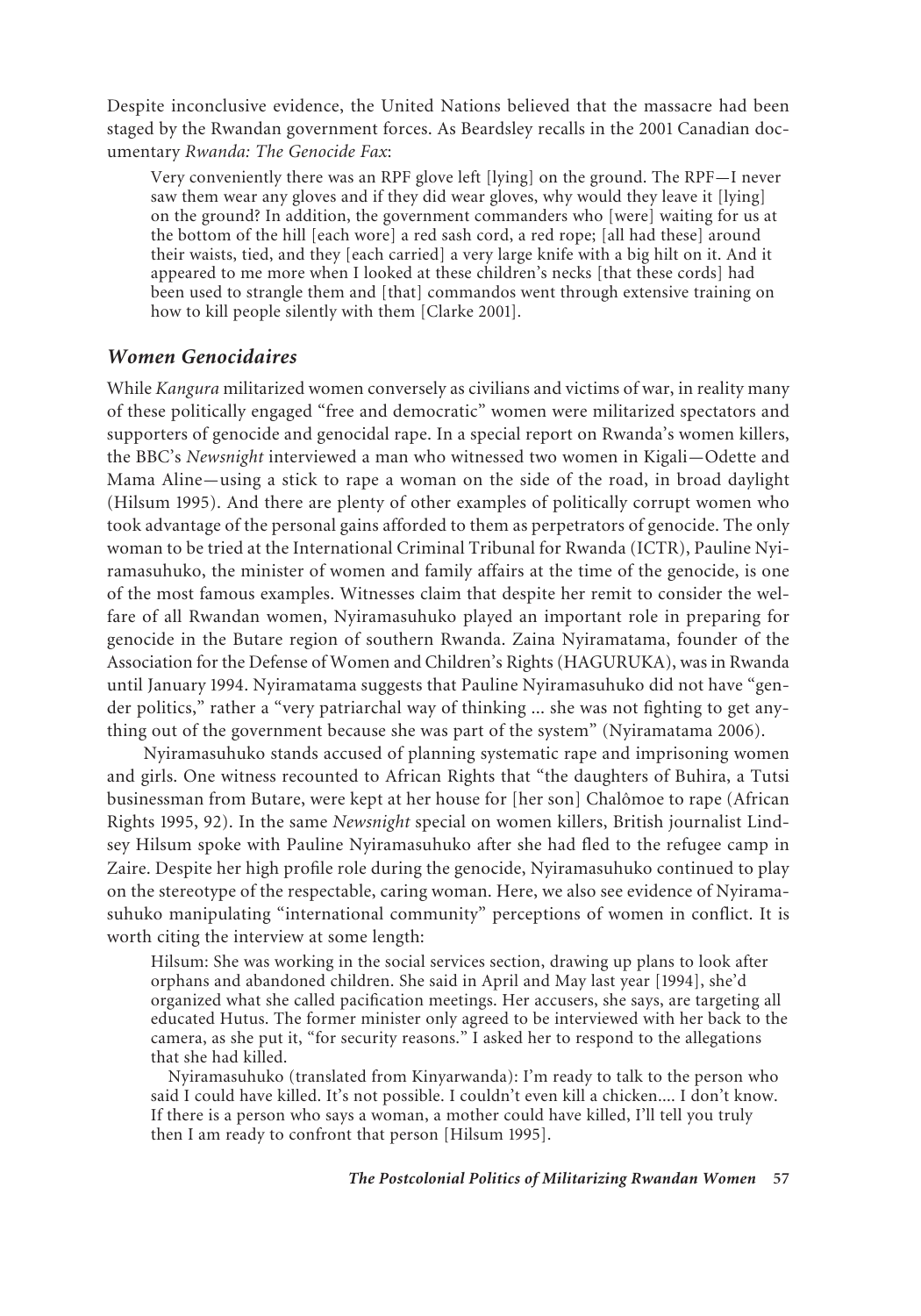#### *Partial-Citizen Rwandan Women*

By "partial-citizen" Rwandan women, I am referring to the Hutu women who were citizens by ethnic rights but could not be fully accepted into the pure Hutu state as a result of their own political actions. These women attempted to exercise their *true* democratic rights by campaigning for equality for women.7 Many of them opposed Hutu extremism and firmly believed the Arusha Accords would lead to an end to ethnic divisionism. It goes without saying that these politically moderate Hutu (and Tutsi) women posed a major threat to the dictatorship and no one embodied this threat more than the then–prime minister of the interim government, Madame Agathe Uwilingiyimana. Since *Kangura* was primarily a tool to ridicule opposition parties as much as it was a tool to distill genocide propaganda, the magazine's foremost attack on Uwilingiyimana centered on the fact that she was a woman.

After she was appointed minister for education by Habyarimana in 1992, Uwilingiyimana fought to end the quota system in schools which had sustained a Hutu majority. She was an active member of the women's civil society movement across Africa and was a founder of Rwanda's Seruka ("Show Me") which aimed to include women in the country's development and played an enormous role in the Forum for African Women Educationalists (FAWE). Described in Kinywanda as an *ingare* (rebel), Uwilingiyimana used her political influence and determination to "combat ethnic and sexual discrimination" (FAWE 2000, 4). She believed that "true democracy" would include the liberation of women and girls from poverty and forced labor. A Hutu of the South, Uwilingiyimana would frequently speak out against the president's policies and often came under fire from Hutu extremist politicians and the Interahamwe. Melvern observes that on 8 May 1993 Uwilingiyimana was fiercely attacked in her home by militia, a violent act that resulted in a very public protest by her supporters, including a march led by some 3,000 women (Melvern 2006, 46). On 12 March 1994, Uwilingiyimana was appointed to the post of interim prime minister by President Habyarimana, although she only held this office for thirty-seven days. As Melvern states, it is believed that Habyarimana "thought she could be easily manipulated," although he discovered very quickly that this was not the case. The second woman to become a prime minister in Africa, Uwilingiyimana remained defiant and on a number of occasions highlighted the dangers of supplying weapons to the population (Melvern 2000, 104). Uwilingiyimana is said to have spoken out against ethnic business and identity cards at one protest march led by women's organizations in 1993. In an interview with the author of this article, Zaina Nyiramatama recalled Uwilingiyimana saying: "We shouldn't value ourselves according to our ethnic group, but rather what we are able to do to build our country" (Nyiramatama 2006).

In analyzing the images of Madame Agathe Uwilingiyimana in *Kangura*, one can trace her transgression from full citizen to partial citizen and then to noncitizen, and it is significant that the number of published cartoons depicting Uwilingiyimana picked up pace in the final months before the genocide. *Kangura* took a male chauvinist and sexist approach to Uwilingiyimana to "reveal" that she used her body to further her political career and to expose her inappropriate gendered politics. She first appeared on the front page in May 1992, naked and perched on a pile of books, a sign that *Kangura* had little respect for Uwilingiyimana in her role as minister of education. Later *Kangura* focused on her sexuality and made claims that she was having an affair with Faustin Twagiramungu, a fellow moderate Hutu politician, president of the MDR (Mouvement démocratique républicain) and a mem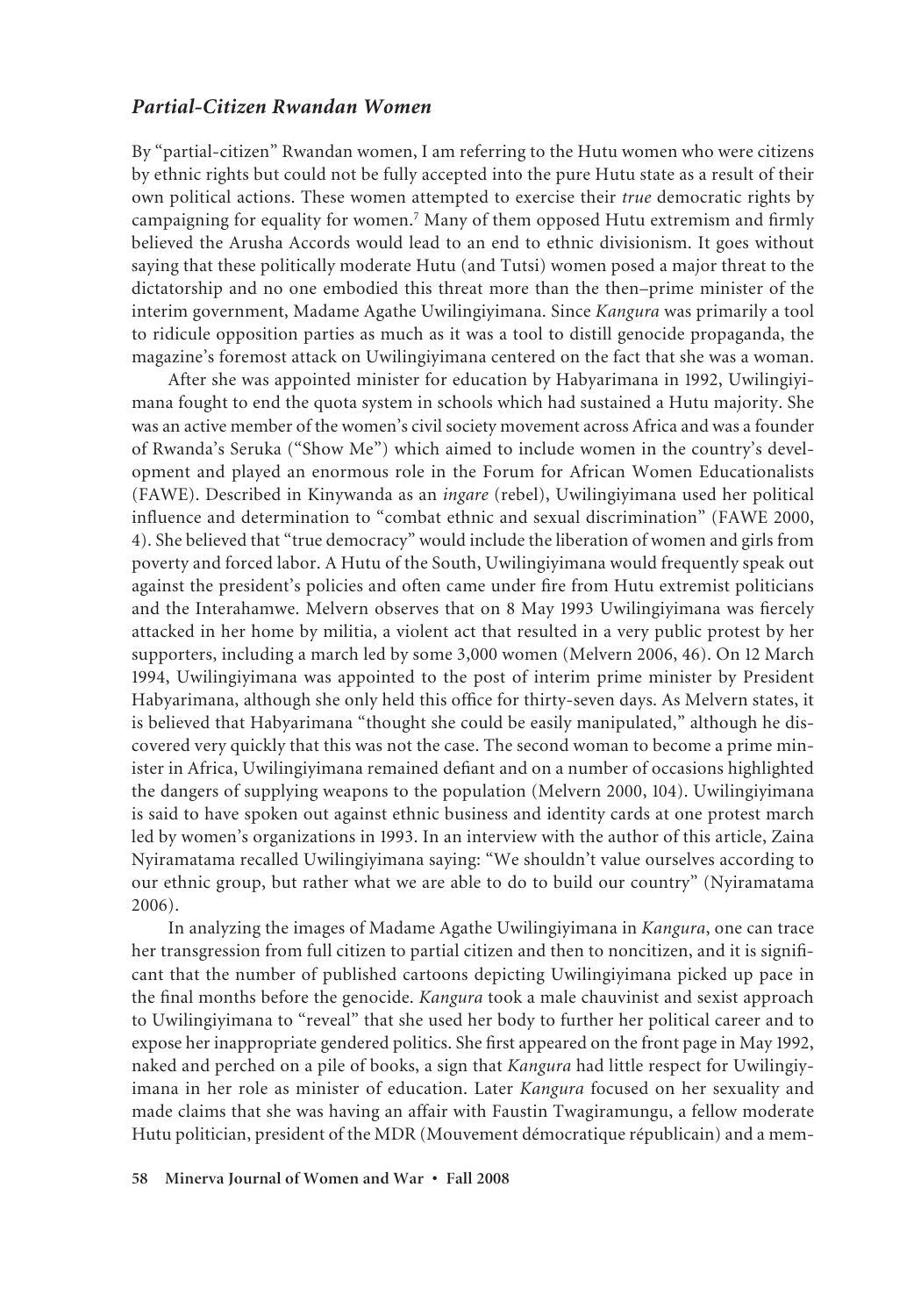ber of the interim government. Frequently depicted in bed with Twagiramungu, her political discussion is reduced to domestic post-intercourse chat, suggesting that the interim government ruled Rwanda from a very private sphere in contrast to Habyarimana's public, and thus democratic, sphere.

In January 1994, *Kangura* likened Uwilingiyimana to the stereotyped Tutsi prostitutes the noncitizens. She appeared on the front page of issue 55 naked in bed, wearing earrings and sporting a short haircut reminiscent of the prostitutes in the previous month's portrayal of UN peacekeepers' liaisons with women by *Power*. Sitting on the edge of the bed looking sexually aroused, Twagiramungu asks Uwilingiyimana, "Baby, why are you crying?" (*Kangura* 1994 no. 55, 4). In a ploy to destabilize the peace process, *Kangura* depicts Uwilingiyimana as a self-interested woman who cares little for democracy and the needs of the Rwandan people. Uwilingiyimana responds by reminding Twagiramungu that he must make her "the Prime Minister in the Transition Government." In a second bedroom scene, published in March 1994, Uwilingiyimana and Twagiramungu discuss the need to send her husband abroad on an assignment so that they can spend more time with each other (*Kangura* 1994 no. 57, 5). In another move to further derail Uwilingiyimana's political credibility, *Kangura* depicts her as pregnant, a claim that the journal portends to be against the will of God. In March 1994 a religious figure separates a crying, naked, and heavily pregnant Uwilingiyimana from a naked Twagiramungu, while shouting "I curse you, sinners!"(*Kangura* 1994 no.58, 12).

In May 1993 military strategy and media voyeurism converged when *Kangura*, in response to the public outcry, published a cartoon depicting the moment when Uwiligimana was attacked in her home. Uwilingiyimana is pictured lying half-naked on the floor, staring out toward the reader in yet another provocative pose. Five men (journalists) appear to have just burst in through the doors. Uwilingiyimana says, "Forgive me, I will give you everything that you need." The cartoon is accompanied by an article in which *Kangura* addresses Uwilingiyimana directly with a series of questions aimed at discrediting her claim to have been attacked. In depicting her as a "mother" and exposing her supposed "lying about her leg," 8 *Kangura* bolsters its own media credibility by imaging itself as loyal to the government: "Because of the respect media journalists have to give politicians, they packed their machines and announced to the country that the Prime Minister was beaten badly by thieves." Once more the focus is on Uwilingiyimana's gender. When criticizing Uwilingiyimana for standing up to President Habyarimana's extremist policies, *Kangura* argues that she is "known for abusing and disrespecting the President," claiming that her "stubbornness" is (as expressed in Kinyarwanda) the trait of a woman who is "either crazy or brings a curse." In this article, she is "shaming" her parents and makes a mockery of her husband, whom *Kangura* portrays as weak in the face of her strength:

"Where was your husband when you were having this misfortune? Doesn't a man have a word in his own home, if it's really his?" (*Kangura* 1993 no. 15, 4). Criticizing Uwilingiyimana's silence on the questions they pose, *Kangura* demands "explanations" or they will have to rebuild the reputation of the (extremist) "national forces" that they accuse Uwilingiyimana of destroying when she "said they refused to come and rescue [her]" (*Kangura*, 1993 no. 15, 4).

Continually imaged in the very private sphere of the home or bedroom, stripped naked, exposed, and likened to the hypersexual Tutsi women and "prostitutes," Uwilingiyimana is militarized by *Kangura* as the accomplice to the enemy within. Yet women enemies and their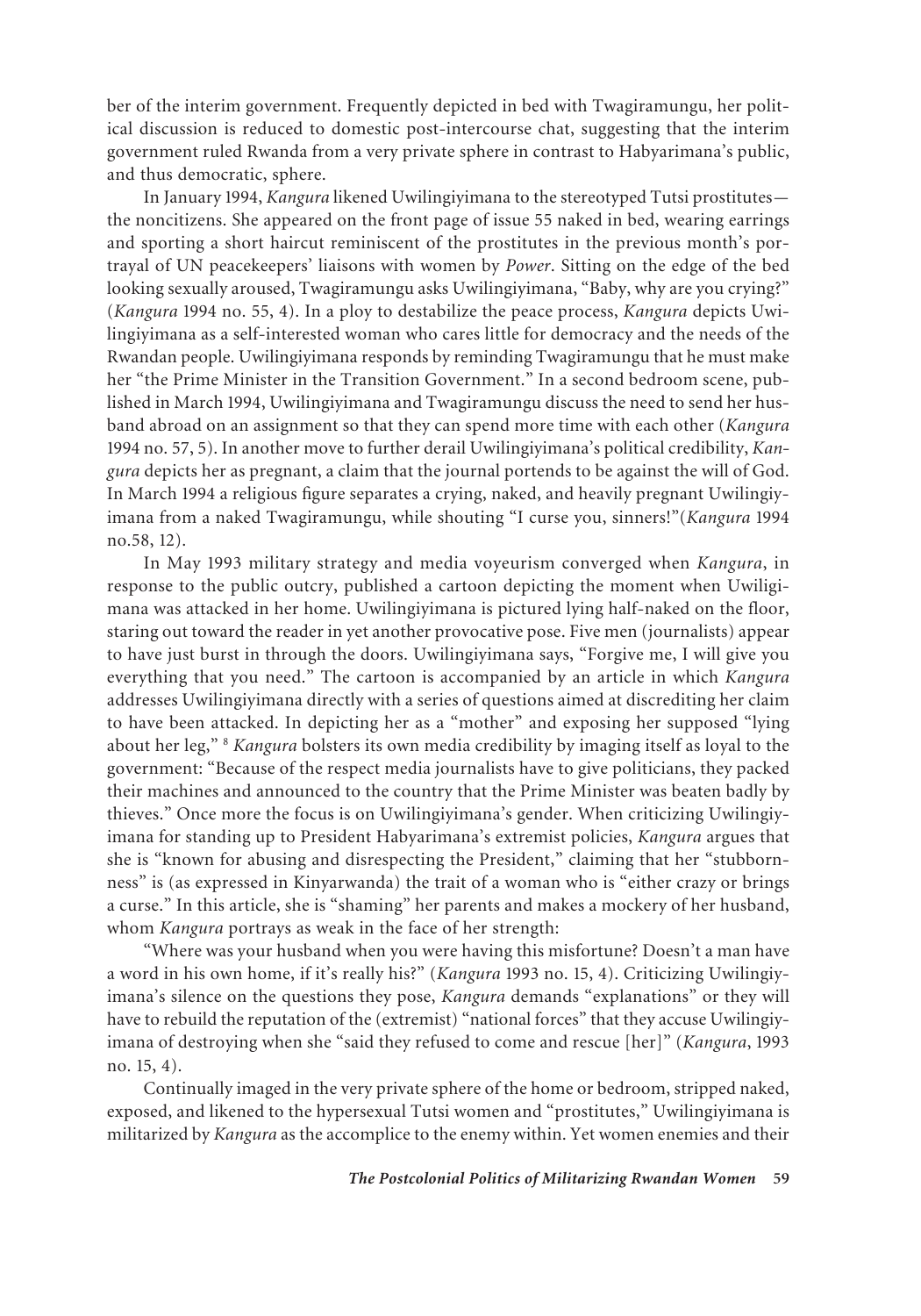accomplices are presented by the magazine as highly feminized, domestic and lacking in military clout. Just as the body of the Tutsi woman is imaged as a weapon of war, so too is Uwilingiyimana's, only this time for selfish political gain that contravenes Hutu extremist definitions of democracy and gender equality. In the penultimate issue of *Kangura,* the extent to which Uwilingiyimana is perceived as a "non-citizen" is clear when she is imaged as a rat that is eating money—a Hutu man is depicted as being on the verge of killing her and Twagiramungu (also imaged as a rat) with a club (*Kangura* 1994 no. 56, 6). In the same edition, Uwilingiyimana and Twagiramungu are portrayed as dancing chickens (*Kangura* 1994 no. 56, 3). These depictions are reminiscent of Nazi propaganda about Jews and other ethnic minorities.

Agathe Uwilingiyimana was one of the first politicians to be assassinated on 7 April 1994. She was shot by presidential guards in the early hours of the morning (Melvern 2006, 162–63). At the time, the prime minister's murder was underreported in the British press, appearing instead as an appendage to the deaths that day of the ten Belgian peacekeepers who had been assigned to protect her. In spite of *Kangura*'s attempts to slander her, Uwilingiyimana's strength, courage, and defiance in the face of extremist politicians remains something quite remarkable. In what is possibly the last interview she gave to an international journalist—with Francois Ryckmans in Kigali on 15 March 1994—Uwilingiyimana, in exercising her true democratic rights, observed the "confusion" the extremists were deliberately creating in playing "the ethnic card." She argued that there was "bad will and irresponsibility on the behalf of some people," that Habyarimana was "trying to control the political parties," and that ultimately ordinary Rwandans were suffering: "Almost every day, people are dying, assassinated. The poor peasants, as usual, are not responsible for the political situation. There's starvation all over the country. People die of hunger everyday, dysentery and malaria. We haven't got the institutions capable of negotiating with our funders" (Uwilingiyimana 1994).

### **Conclusion**

In this article I have argued that feminist international relations theory often presents confused readings of Tutsi women as victims of a blurred civil war and genocide that renders other Rwandan women invisible. I have attempted to reveal the ways in which extremist magazine *Kangura* militarized Rwandan women as political subjects and in doing so have distinguished the ways in which women were militarized differently as noncitizens, full citizens, and partial citizens. This distinction exposes the disparity between the images of full citizens (who did not speak out or otherwise oppose the Hutu nation state) and partial citizens—Hutu and Tutsi women who, in fighting for women's equality, were fighting for true democracy. In exposing this political militarization I hope to further our understanding of the militarized roles of women in genocide as well as genocidal rape.

In this article I have also considered the information war that continues to circulate internationally in any recounting of conflict in Rwanda and, in light of this ideological struggle, have suggested that feminists theorizing international relations should be more cautious of the impact of negating the Rwandan genocide—and the complex, gendered power relations that led to genocide—as they embed "Rwanda" in the overarching international story of "women and war." In producing partial readings of conflict in Rwanda, many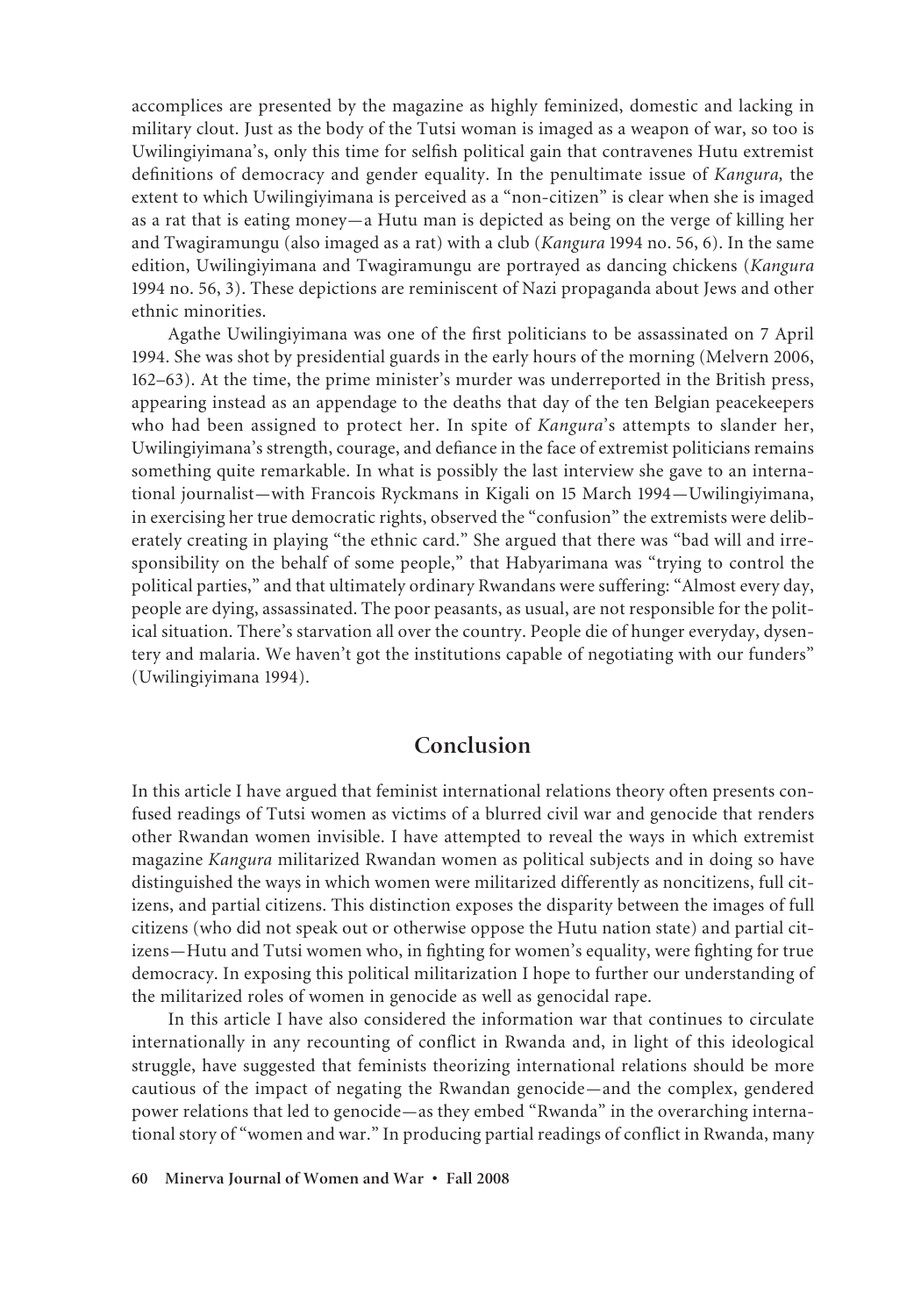feminist international relations readings obscure some of the complexities that women currently face in post-genocide Rwanda since blanket coverage of "Rwandan women as victims" masks the challenged relationships *between* women—as well as between men and women—within Rwandan communities today. Indeed, more work needs to be done to examine the militarization of refugees, returnees, and survivors, as well as post-genocide Rwandan society more generally, where security remains tight and where the communitybased legal process, Gacaca, may perpetuate masculinized and militarized readings of conflict in Rwanda. I do not in any way wish to render all Hutu people as extremist: there are many cases in which Hutu men and women protected fellow Tutsi and Hutu men and women. Above all this article does not reflect the enormous amount of work that women in Rwanda have done—and are continuing to do—in rebuilding their lives, and their country.

#### *Notes*

1. United Nations Convention on the Prevention and Punishment of the Crime of Genocide (1948) cited in Shaw 2003, 34.

2. See Martin Shaw (2003) on war and genocide operating on a continuum, and Paul Bartrop (2002) for the argument that genocide does not always occur in the context of war.

3. Newbury (1988) states that there were high levels of migration into Rwanda as people sought to escape famine, disease, and war in other Sub-Saharan regions.

4. For a comprehensive discussion on the politicization of "civilian" and "alien" identities in Rwanda, see Mamdani 2001.

5. For a detailed account of extremist attempts to change Hutu consciousness, see Mamdani 2001.

6. Umutesi (2000) reveals the sexual insecurities that Hutu women fleeing Rwanda endured, particularly if they were mistaken as Tutsi.

7. Cynthia Enloe (2004) observes that a "successful democracy incorporates sexual equality" (138).

8. A photograph taken of Uwilingimana at the time shows that one of her legs had been wounded in the attack (Chrétien, 1995).

### *References*

African Rights. 1995. *Rwanda Not So Innocent: When Women Become Killers*. London: African Rights. \_\_\_\_\_. 1996. *Rwanda: Death, Despair and Defiance*. London: African Rights.

Allen, Beverley. 1996. *Rape Warfare: The Hidden Genocide in Bosnia-Herzegovina and Croatia.* Minneapolis: University of Minnesota Press.

Baines, Erin K. 2003. Body politics and the Rwandan crisis. *Third World Quarterly* 24 (3): 479–93.

Bartrop, Paul. 2002. The relationship between war and genocide in the twentieth century: A consideration. *Journal of Genocide Research* 4 (4): 519–32.

Byrne, Bridget. 1995. Gender, conflict and development. Volume I: An overview. Report 34. Bridge. http://www.bridge.ids.ac.uk/reports\_gend\_con\_em.htm (accessed 21 July 2008).

Chaffer, Tony. 2002. Franco-Africa relations: no longer so exceptional? *African Affairs* 101: 343–63. Chrétien, Jean-Pierre. 1995. *Rwanda: Les médias du genocide*. Paris: Karthala.

Clarke, Brad, producer. 2001. *Rwanda: The Genocide Fax.* Canada: Flashback Television

Dallaire, Roméo. 2003. *Shake Hands with the Devil: The Failure of Humanity in Rwanda*. Toronto: Random House Canada.

El Jack, Amani. 2003. Gender and armed conflict: Overview report. Bridge. http://www.bridge.ids.ac. uk/reports\_gend\_con\_em.htm#report34 (accessed 21 July 2008).

Eltringham, Nigel. 2004. *Accounting for Horror: Post-Genocide Debates in Rwanda.* London: Pluto Press.

Enloe, Cynthia. 1995. What feminists think about Rwanda. *Cultural Survival Quarterly* 19 (1): 25–29.

*The Postcolonial Politics of Militarizing Rwandan Women* **61**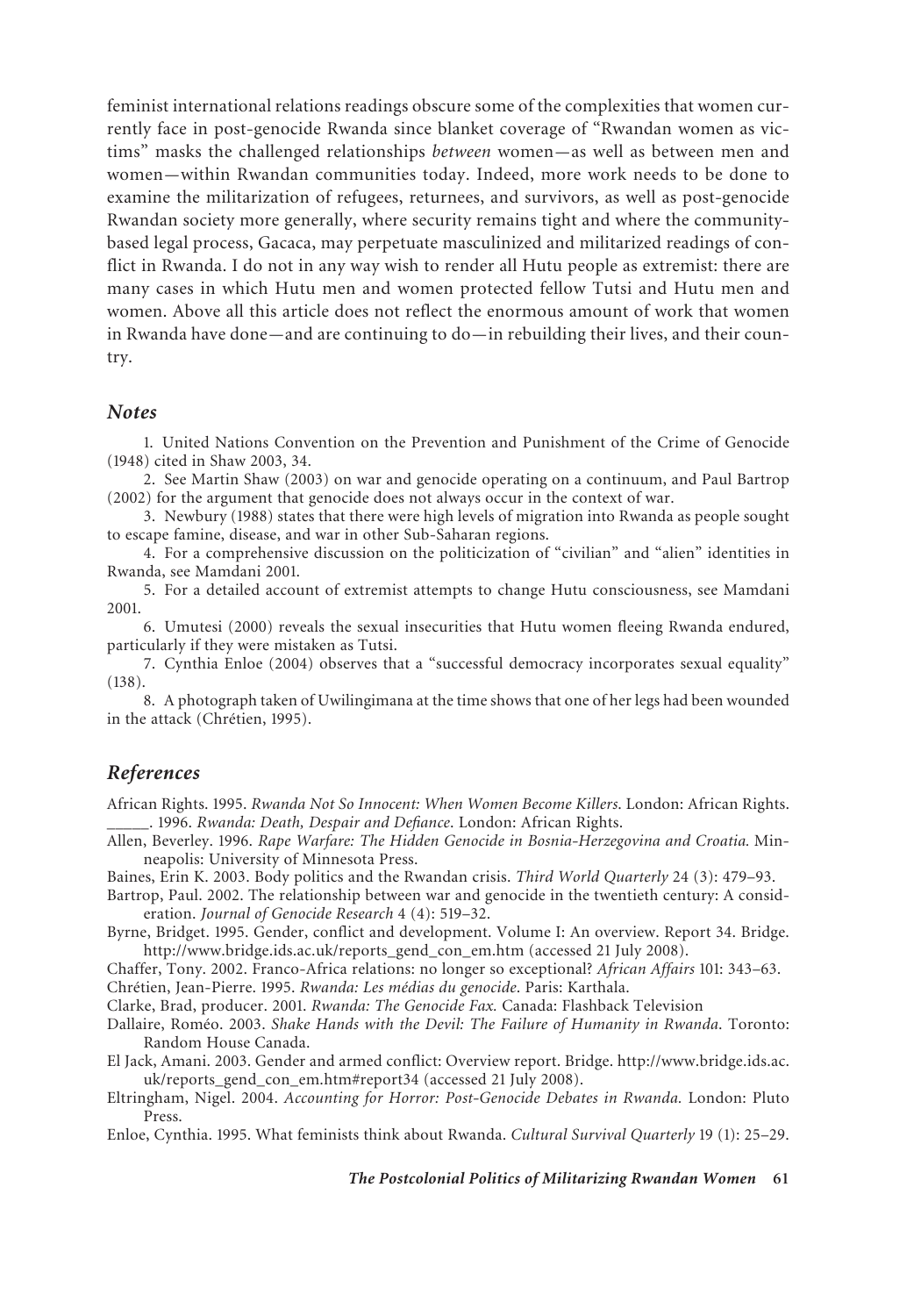- \_\_\_\_\_. 2000. *Maneuvers: The International Politics of Militarizing Women's Lives*. Berkeley: University of California Press.
- \_\_\_\_\_. 2004. *The Curious Feminist: Searching For Women in a New Age of Empire*. Berkeley: University of California Press.
	- \_\_\_\_\_. 2007. *Globalization & Militarism: Feminists Make the Link.* Plymouth: Rowman & Littlefield.
- Forum of African Educationalists (FAWE). 2000. *Agathe Uwilingiyimana the Rebel: A Biography of the Former Rwandese Prime Minister Assassinated on 7/4/1994* Kenya: Forum of African Educationists.

Goldstein, Joshua S. 2001. *War and Gender*. Cambridge: Cambridge University Press.

- Higiro, Jean-Pierre Vianney. 2007. Rwandan private print media on the eve of the genocide. In *The Media and the Rwandan Genocide,* ed. Allan Thompson. London: Pluto Press.
- Hilsum, Lindsey. 1995. The widespread role that women played in Rwanda. *Newsnight* BBC2, 25 August.
- Human Rights Watch. 1996. *Shattered Lives: Sexual Violence during the Rwandan Genocide and its Aftermath*. http://www.hrw.org/reports/1996/Rwanda.htm (accessed 21 July 2008)
- Jefremovas, Villia. 2002. *Brickyards to Graveyards: From Production to Genocide in Rwanda*. Albany: State University of New York Press.

Jones, Adam, ed. 2004. *Gender and Genocide.* Nashville: Vanderbilt University Press.

- Kabanda, Marcel. 2007. *Kangura*: The triumph of propaganda refined. In *The Media and the Rwandan Genocide,* ed. Allen Thompson. London: Pluto Press.
- Kabera, Eric. 2004. *Keepers of Memory.* Link Media Production

Kaldor, Mary. 2001. *New and Old Wars: Organized Violence in a Global Era.* Cambridge: Polity.

- Lemarchand, René. 1998. Genocide in the Great Lakes: Which genocide? Whose genocide? *African Studies Review* 41 (1): 3–16.
- Malkki, Liisa.H. 1995. *Purity and Exile: Violence, Memory and National Cosmology Among Hutu Refugees in Tanzania*. Chicago: University of Chicago Press.
- Mamdani, Mahmood. 2001. *When Victims Become Killers: Colonialism, Nativism, and the Genocide in Rwanda*. Princeton, NJ: Princeton University Press.
- Melvern, Linda. 2000. *A People Betrayed: The Role of the West in Rwanda's Genocide.* London: Zed Books. \_\_\_\_\_. 2006. *Conspiracy to Murder: The Rwandan Genocide*. London: Verso.
- Moser, Caroline O. N and Fiona C. Clark, eds. 2001. *Victims, Perpetrators or Actors? Gender, Armed Conflict and Political Violence*. London: Zed Books.
- Newbury, Catherine. 1988. *The Cohesion of Oppression: Clientship and Ethnicity in Rwanda, 1860–1960*. New York: Columbia University Press.
- Newbury, David. 1998. Understanding genocide. *African Studies Review* 41 (1): 73–97.
- \_\_\_\_\_. 2001. Precolonial Burundi and Rwanda: Local loyalties, regional royalties. *International Journal of African Historical Studies* 34 (2): 255–314.
- Nyiramatama, Zaina. 2006. Interview with the author. Kigali, Rwanda.
- Pottier, Johan. 2002. *Re-imagining Rwanda: Conflict, Survival and Disinformation in the Late Twentieth Century.* Cambridge: Cambridge University Press.
- Prunier, Gérard. 1997. *The Rwandan Crisis: History of a Genocide*. London: Hurst and Company.
- Shaw, Martin. 2003. *War and Genocide: Organized Killing in Modern Society*. Cambridge: Polity Press.
- Taylor, Christopher C. 1999. *Sacrifice as Terror: The Rwandan Genocide of 1994*. Berg: Oxford International.
- Temple-Raston, Dina. 2005. *Justice on the Grass: Three Rwandan Journalists, Their Trial for War Crimes, and a Nation's Quest for Redemption*. New York: Free Press
- Thompson, Allen, ed. 2007. *The Media and the Rwandan Genocide*. London: Pluto Press.
- Tickner, J. Ann. 2001. *Gendering World Politics: Issues and Approaches in the Post–Cold War Era*. New York: Columbia University Press.
- Turshen, Meredith. 2001. The political economy of rape: An analysis of systematic rape and sexual abuse of women during armed conflict in Africa. In *Victims, Perpetrators or Actors? Gender, Armed Conflict and Political Violence*, eds. Caroline O. N. Moser and Fiona C. Clark. London: Zed Books.
- Turshen, Meredith and Clotilde Twagiriamariya, eds. 1998. *What Women Do In Wartime: Gender and Conflict in Africa*. London: Zed Books.
- Umutesi, Marie Béatrice. 2000. *Surviving the Slaughter: The Ordeal of a Rwandan Refugee in Zaire*. Translated by Julia Emerson. Madison: University of Wisconsin Press.
- **62 Minerva Journal of Women and War Fall 2008**